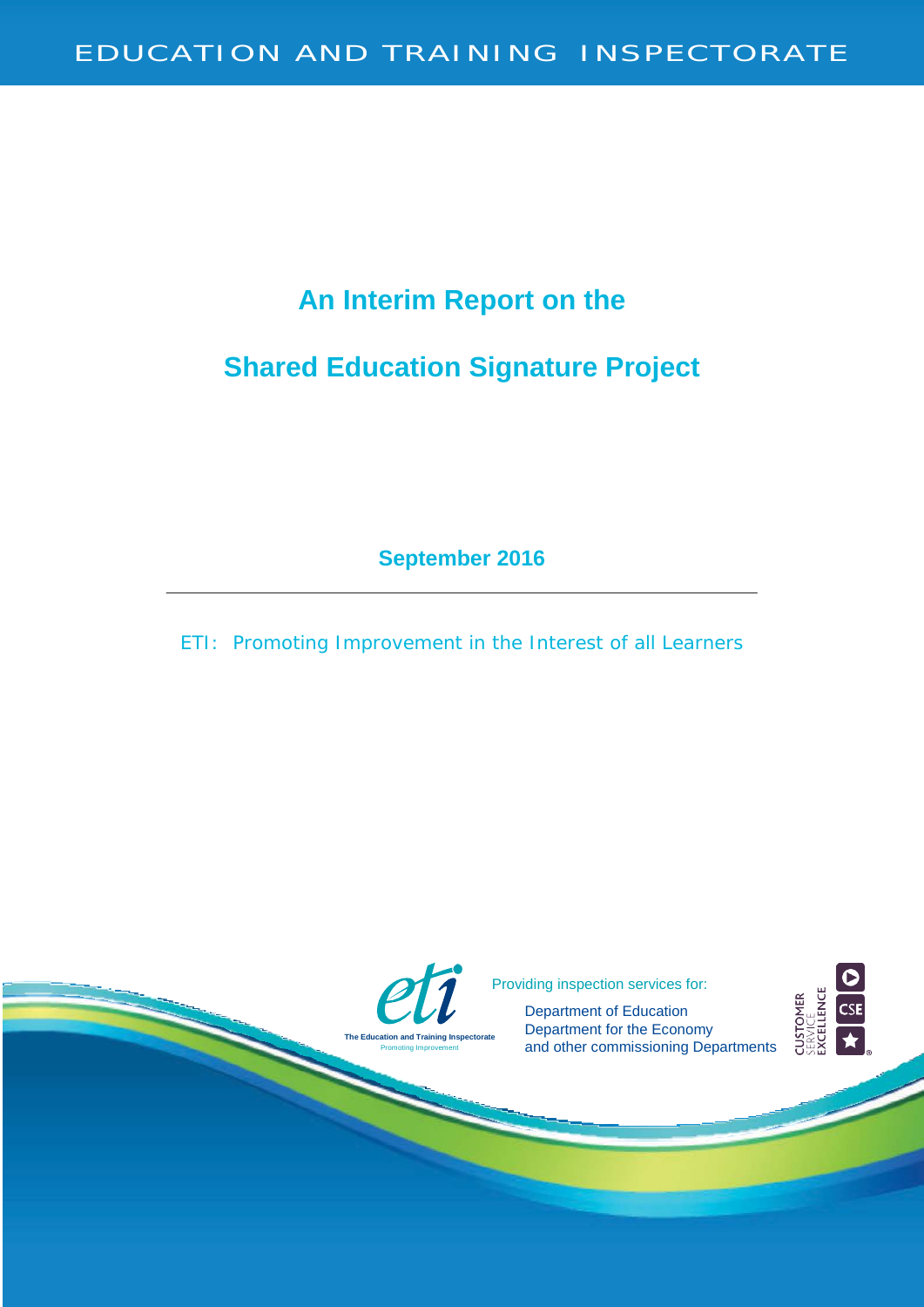### **CONTENTS**

| <b>Section</b> |                                                   |                |
|----------------|---------------------------------------------------|----------------|
| 1.             | Introduction and context                          | 1              |
| 2.             | Aims and methodology                              | $\overline{2}$ |
| 3.             | Key findings                                      | 3              |
| 4.             | Interim recommendations                           | 9              |
| 5.             | Conclusion                                        | 9              |
|                | Appendix 1: Developing Shared Education Framework |                |
|                |                                                   |                |

Appendix 2: Case studies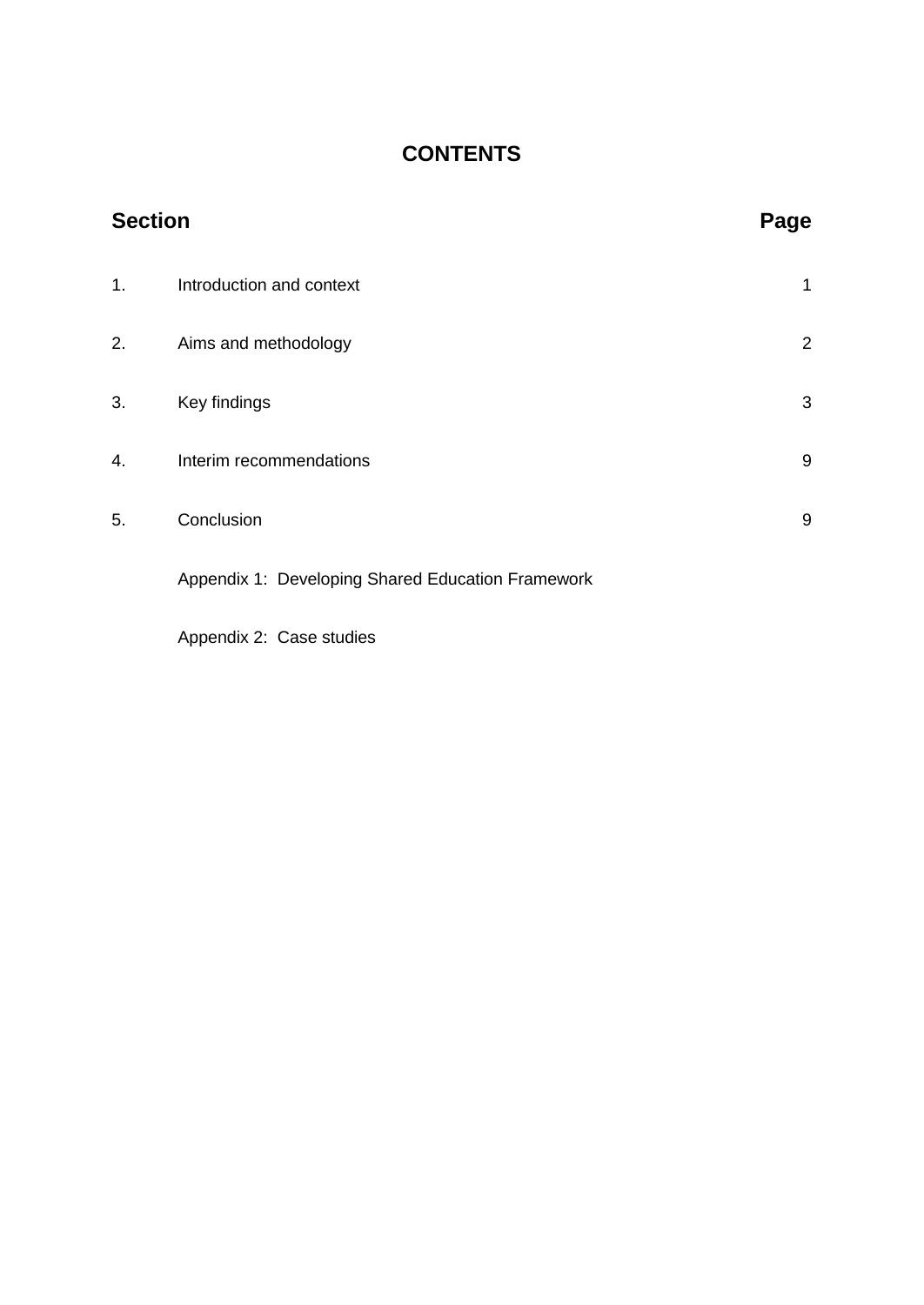#### **1. Introduction and context**

The Shared Education Signature Project (SESP) was created under the Delivering Social Change Framework which seeks to tackle poverty and social exclusion. Launched in November 2014, the SESP is funded by the Executive Office<sup>1</sup>, The Atlantic Philanthropies and the Department of Education (DE). The Education Authority (EA) is the delivery agent for the project.

Shared education provides opportunities for children and young people from different community backgrounds to learn together.

The Shared Education Act (Northern Ireland) 2016 provides a legislative definition of the minimum core requirement for Shared Education. The Act sets out the following:

*'Shared education means the education together of those of different religious belief, including reasonable numbers of both Protestant and Roman Catholic children or young persons; and those who are experiencing socio-economic deprivation and those who are not, which is secured by the working together and co-operation of two or more relevant providers.'*

The 'Sharing Works' Policy<sup>2</sup>, which underpins the legislation provides a practical description of Shared Education. The policy describes Shared Education as the organisation and delivery of education so that it:

- meets the needs of, and provides for the education together of learners from all Section 75 categories and socio-economic status;
- involves schools and other education providers of differing ownership, sector identity and ethos, management type or governance arrangements; and
- delivers educational benefits to learners, promotes the efficient and effective use of resources, and promotes equality of opportunity, good relations, equality of identity, respect for diversity and community cohesion.

The policy encourages providers to move beyond the minimum core requirements and address all the groups set out in Section 75 of the Northern Ireland Act 1998 $3$ .

The SESP is focused on raising educational standards through shared learning and collaborative working and promoting a peaceful and respecting society. Partnerships of two or more nursery, primary, post-primary and special schools were invited to apply to engage in the project<sup>4</sup>. At the time of the evaluation there were two cohorts of partnerships; cohort one commenced in autumn 2015 and consists of 32 partnerships with cohort two commenced in winter 2015 and consists of 86 partnerships<sup>5</sup>. The EA reports that by June 2016 there were 134 SESP partnerships involved in the project, comprising of 314 schools, 2,233 teachers and 22,036 pupils.

1

<sup>&</sup>lt;sup>1</sup> Formerly the Office of First and Deputy First Minister.

<sup>&</sup>lt;sup>2</sup> Sharing works - [a policy for shared education | Department of Education](https://www.education-ni.gov.uk/publications/sharing-works-policy-shared-education)

<sup>&</sup>lt;sup>3</sup> Persons of different religious belief, political opinion, racial group, age, marital status or sexual orientation; between men and women generally; between persons with a disability and persons without; and between persons with dependants and persons without.

Application details can be found at www.sepni.org

<sup>5</sup> At the end of May 2016, cohort one had 74 schools in 32 partnerships and in cohort two 198 schools in 86 partnerships. Since this there has been an additional cohort three and subsequently an ongoing open application process.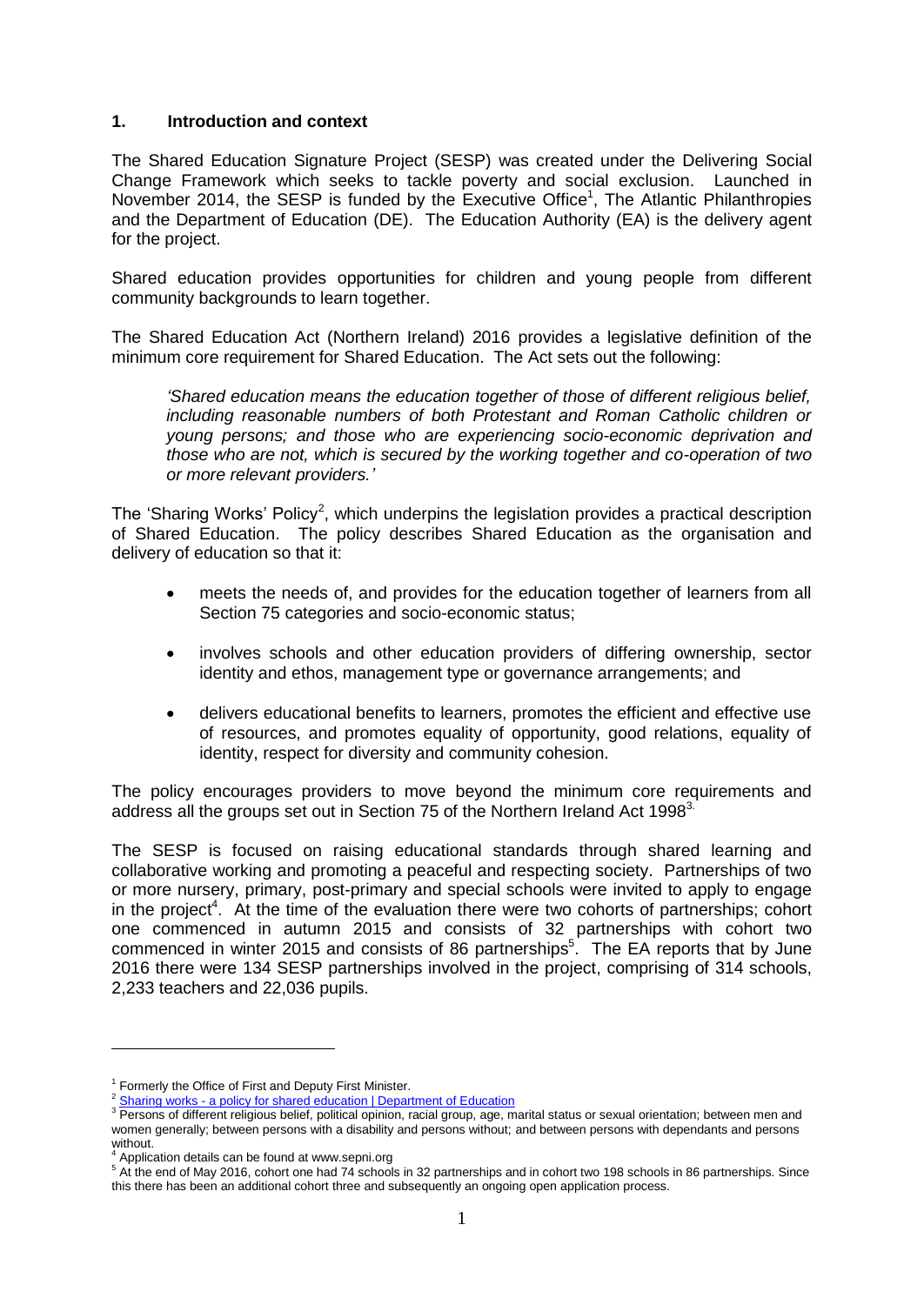#### **2. Aims and methodology**

The Education and Training Inspectorate (ETI) was commissioned by DE to provide an independent evaluation of the SESP and will issue a final report in 2018.

The aims of the evaluation were to:

- I. evaluate the progress in the delivery of the project;
- II. highlight and disseminate examples of good practice through case studies<sup>6</sup>; and
- III. make recommendations to promote further improvement in the project in the interest of all of the learners.

This interim report is informed by two previous reports<sup>7</sup> on the impact of shared education in schools. In response to the recommendations made in these reports the following actions have taken place.

- The EA employed a project co-ordinator and development officers to support the partnerships.
- The EA provided support for the partnerships including, evaluation and action plan training, SESP coordinator training and financial guidance.
- The EA implemented an application process for schools to access funding to implement action plans to advance shared education.
- The ETI created the Developing Shared Education Framework for School Partnerships<sup>8</sup> (the ETI framework) which enables schools to self-evaluate the extent and quality of their shared education provision, and to set targets for development.
- The ETI recruited 16 associate assessors with shared education expertise to assist in the evaluation of the project and to support capacity building for shared education.
- The partnerships used the ETI framework to baseline their current engagement and set realistic aims and objectives for shared education.
- Partnerships are beginning to appoint shared education co-ordinators to develop further this work.
- The ETI facilitated two information sessions for partnerships focusing on how ETI will work with the partnerships across the three years.

During the period April 2015 to June 2016, the ETI carried out a total of 122 evaluations of 93 partnerships.

1

 $6$  Based on the evaluation carried out to date five case studies of good practice are included in the appendices and are referenced within the report.

<sup>7</sup> ETI, A Final Evaluation of the International Fund for Ireland's Sharing in Education Programme (November, 2013) and RMS McClure Watters, Evaluation of the Sharing Education programme – programme Level Summative Evaluation Report (May 2014).

Appendix 2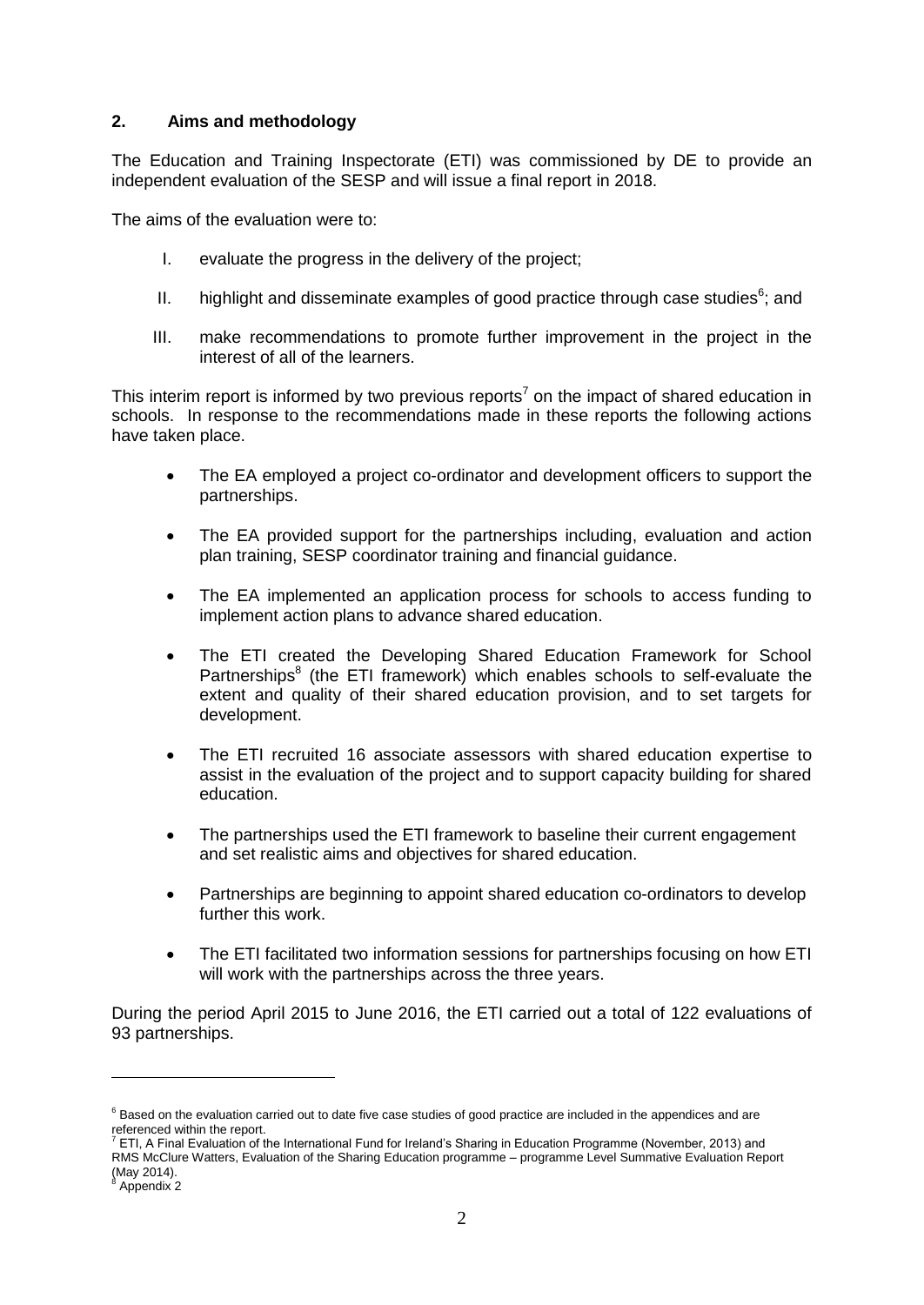In April 2015, there were baseline evaluations of 32 of the partnerships in cohort one, with monitoring evaluations of 29 of these partnerships in March 2016. Between October 2015 and March 2016, there were baseline evaluations of 61 of the partnerships in cohort two. As the project moves forward with cohort three and beyond, the inspection methodology, including the format and structure of the final reporting arrangements, will be adapted to reflect the anticipated increased number of partnerships.

The ETI met with school leaders, staff, pupils, a small number of parents, and observed shared learning experiences. As part of the application process, each partnership was required, through joint self-evaluation, to identify its baseline position across the four development stages, of defining, developing, expanding or embedding against each of the four pillars of the ETI framework: learner centred; high quality teaching and learning; leadership and management; and community connections. The target, set by the project, is for the partnerships to move up one level within three of the four pillars during the SESP, with the aim of progressing towards extending shared education provision and making it sustainable by June 2018.

The position of each partnership on the framework was quality assured by ETI during the baseline visit, and was then used in the monitoring evaluations to measure the progress of the partnerships in delivering shared education. Inspectors also evaluated each partnership's action plan going forward.

#### **3. Key findings**

The reporting of Key Stage Assessment results was deemed an essential requirement for schools in order to receive funding for the SESP. At the time of the baseline evaluation, many of the partnerships reported that they were in a challenging situation, due to teacher union directives, in relation to the reporting of these results. The prolonged period of uncertainty led to delays in the implementation of the project across the partnerships. Despite the initial difficulties, the partnerships demonstrated a high level of commitment to, and enthusiasm for, shared education.

In evaluating progress against the four pillars of learner centred, high quality learning and teaching, leadership, and community connections, the latter is the area where a significant minority (8) of partnerships remained in the defining stage. This is largely because partnerships focused appropriately on the building of relationships between schools before extending into the communities. There was significant progress in the area of leadership, with an increase from 14% (4) to 45% (13) of the partnerships at the expanding stage or beyond; this is a reflection of the commitment of leaders to working together for the benefit of children and young people. In most of the partnerships the outcome of their self-evaluation was evaluated as identifying accurately their position on the ETI framework.



#### **Learner Centred**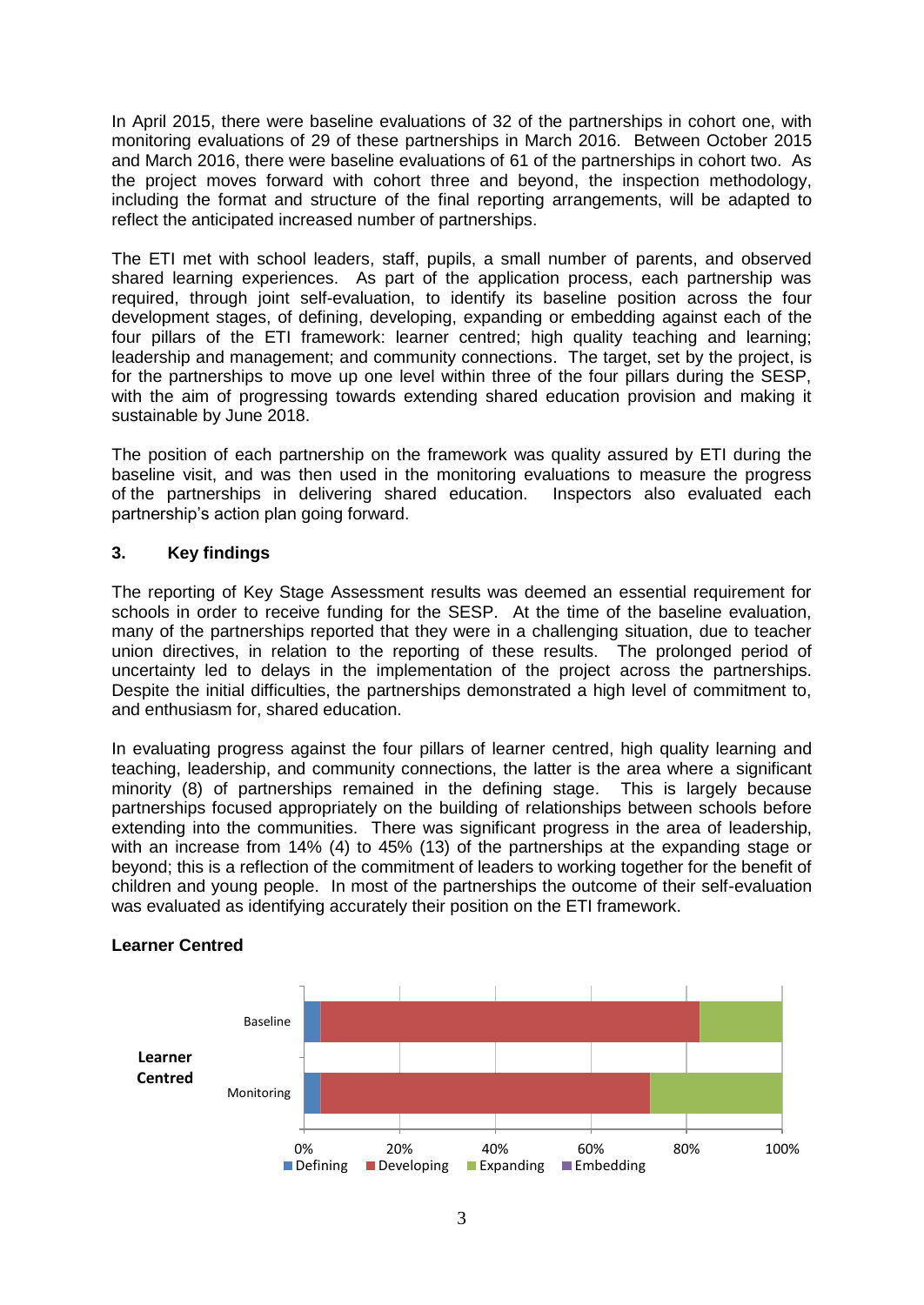Between the baseline and the monitoring evaluations, while 69% (20) of the partnerships remained at the developing stage, those evaluated at the expanding stage increased from 17% (5) to 28% (8). This good progress was a result of the successful implementation of the well-conceived action plans and the learner-centred activities which met the needs of the pupils.

During the baseline evaluations, a majority of the pupils reported that they would like more time to play together and build relationships with the pupils from the other schools. By the time of the monitoring evaluations, most of the pupils reported that they had benefited from additional time for informal contact, which enabled them to socialise, make friends and build relationships with one another. In the highly effective practice the pupils regularly evaluated the shared curricular and extracurricular projects and through shared learning experiences, barriers were broken down and genuine friendships were forged with pupils from the partnership schools. (Case study 5) Furthermore, at this time, there was strong evidence of increasing numbers of pupils involved in shared activities, with greater participation across the year groups. At the end of the 2015/16 academic year, the EA reported 21% of all of the 22,036 pupils in the participating partnership schools had engaged in shared learning experiences.

In discussions with the ETI, the pupils indicated an enthusiasm for more shared learning experiences, to enable them to develop further their relationships with others. In addition, they spoke of their appreciation of the curricular and learning opportunities provided and the purposeful engagement with one another in learning environments beyond their own schools. The pupils demonstrated a very good understanding of their role in welcoming pupils from other schools and their respect for diversity.

*'It doesn't matter that we are different religions – we still made friends.'*

*'Hopefully this (shared education) might help stop conflict between Catholics and Protestants.'*

*'I learned that people from different religions aren't really different.'*

*'Being in this project and meeting new people has really helped my confidence.'*

Comments from pupils involved in SESP

In the best practice, pupils were taking on leadership roles and responsibilities, for example, as peer mentors, reading buddies and sports coaches within the partnerships. These opportunities contributed to the pupils' learning, the development of their leadership skills and their personal development. In addition, the pupils were involved in the planning for, and evaluation of, their shared learning experiences with their teachers. However, there is still the need for the partnerships to develop a more robust evaluation of the pupils' educational outcomes, through ongoing monitoring, recording and evaluation of the pupils' progress and outcomes in these areas, with a stronger focus on the extent to which pupils believe their experiences of shared education are meaningful.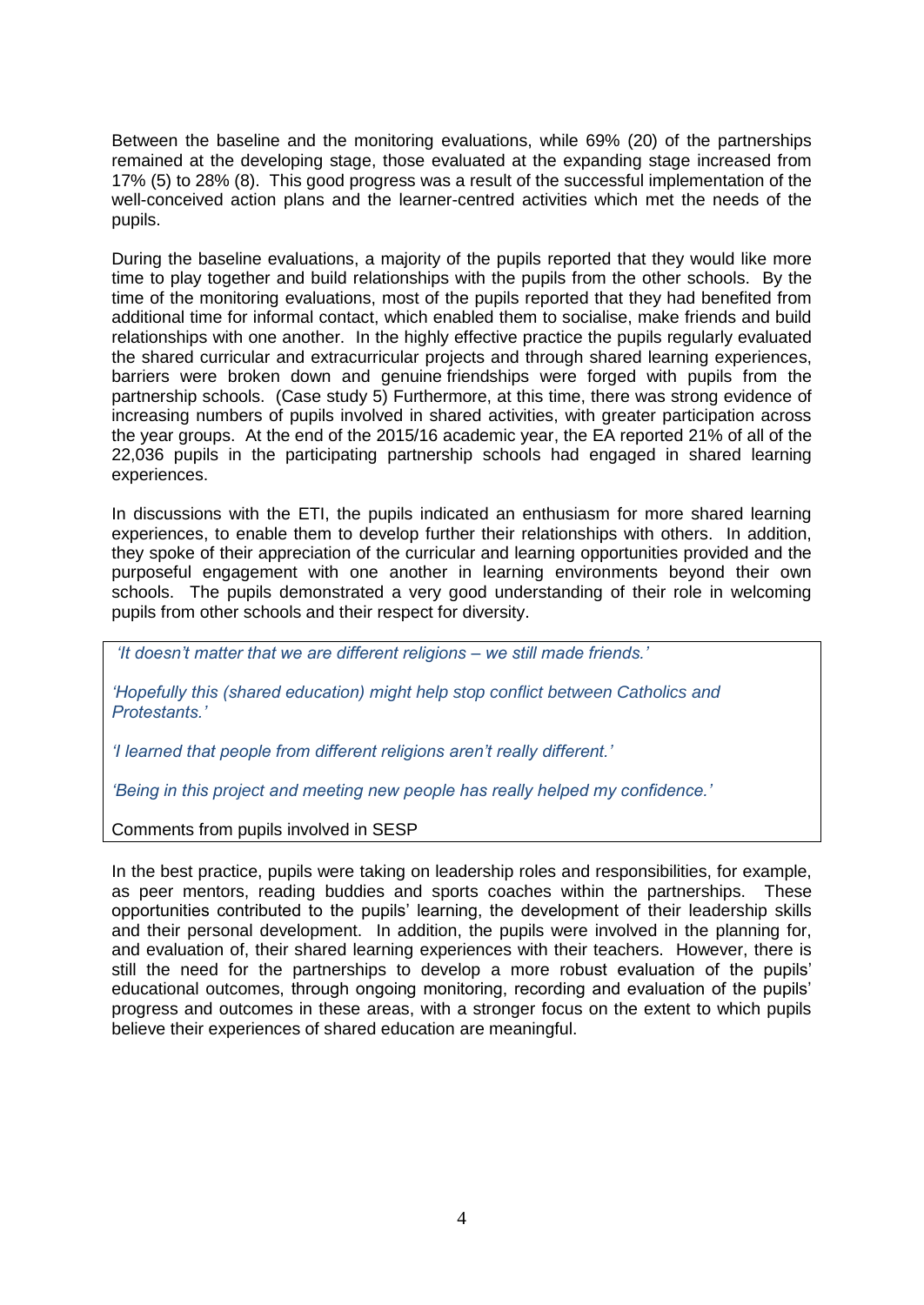#### **High Quality Learning and Teaching**



Good progress was made in the area of high quality learning and teaching with 93% (27) of partnerships in the developing or expanding stage.

All of the partnerships used the SESP to develop and extend further previous collaborative initiatives. At the baseline evaluation, the partnerships demonstrated a commitment to developing and expanding shared education through the shared learning experiences across the curriculum and involving more pupils and staff. In order to facilitate this development, the partnerships identified time to plan and prepare jointly as a key priority. At the time of the monitoring evaluations, it was clear that this collaborative approach to planning and delivery was having a positive impact on the quality of the learning experiences. Key features included the ongoing professional development of staff and the effective team-teaching; this made very good use of the teachers' skills and expertise across the partnerships. Furthermore, for some of the smaller primary schools, the sharing of teacher expertise and resources across the partnership is broadening the pupils' learning experiences; for example, through the use of a shared teacher and resources to give access to high quality Information and Communication Technology learning experiences for all pupils. In best practice, time is regularly set aside teachers to come together with their colleagues in the corresponding year group to plan a joint theme. (Case study 2)

*'We believed that in year 1 we had to move the focus from simply learning through a topic in a shared environment to being explicitly focussed on raising standards in the core area of literacy.'*

*'Teachers benefit from a greater pool of expertise and have the opportunity to learn from*  each other. We understand that our shared classes and activities work best when planned *and delivered in context.'*

*'Much discussion also took place around the appropriate balance between activities based on core curriculum content and specific activities with a reconciliation focus- this debate is on-going.'*

Comments from teachers involved in SESP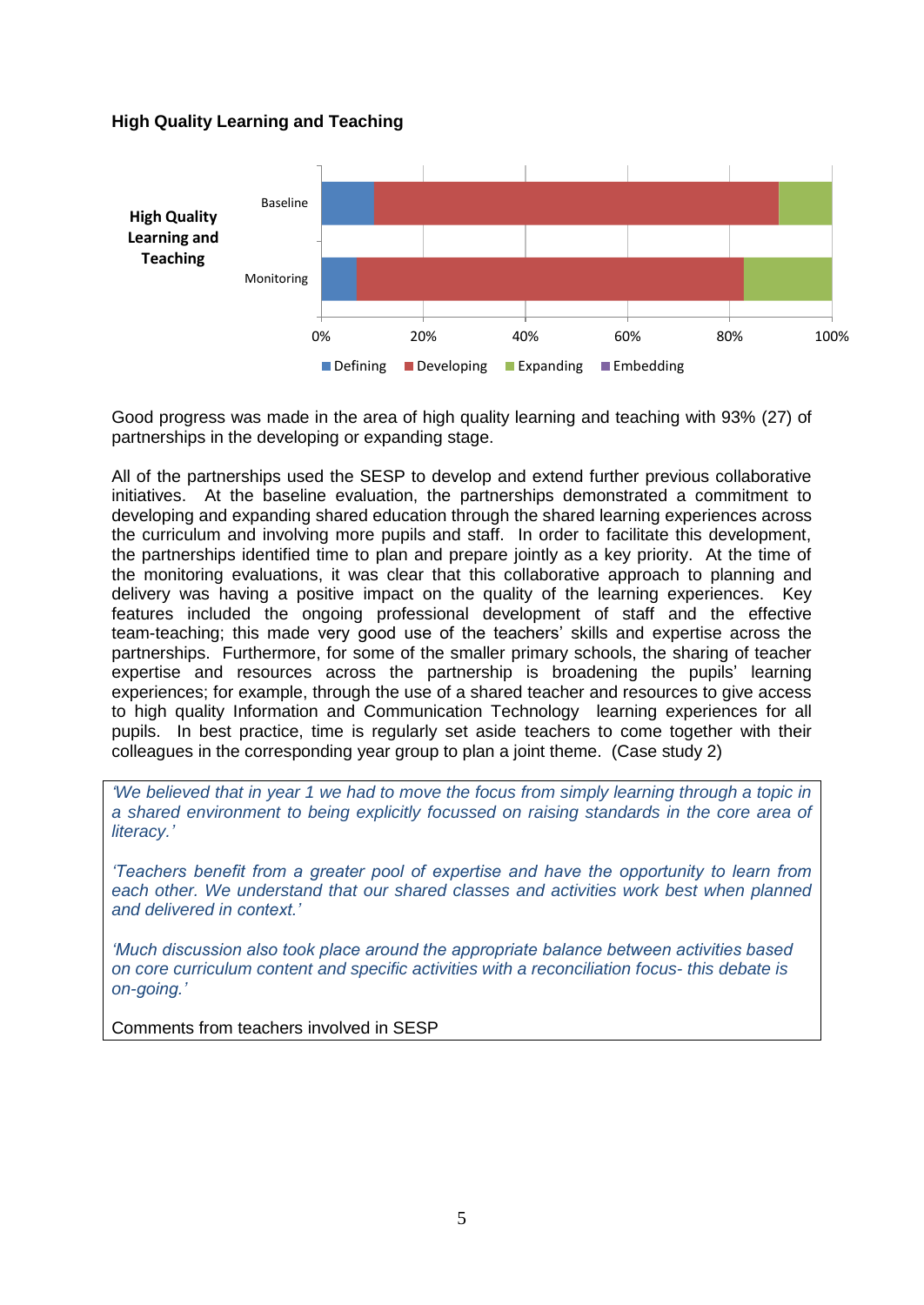Multiple areas of the curriculum are being used to deliver shared lessons and while literacy and numeracy were often the focus of the shared lessons observed by ETI, partnerships were often delivering shared education meaningfully in other areas of the curriculum, most notably through Personal Development and Mutual Understanding, and the World Around Us, in particular, the science-based activities. Pupils were also brought together to enjoy extra-curricular learning experiences, through drama, music and sport, for example, with their creativity being fostered through engagement in a variety of arts projects, which in turn benefitted the development of their personal and social skills.

Both pupils and teachers reported that the shared learning experiences contribute to raising standards through, for example, an enriched learning in history and politics with pupils coming together to discuss their differing perspectives on controversial historical events. However, at this stage of the evaluation it is too early to measure fully the impact on the pupils' values, attitudes and outcomes. The partnerships require further support from the EA development officers to assist them in developing their capacity to evaluate and track the impact of shared learning on improving standards for the pupils.

While a focus of the SESP is to improve the understanding of and the relationships between the two main traditions, without excluding any other tradition, there was sound evidence of the pupils developing skills and attitudes including empathy, respect and inclusion through learning with others. Given the diversity of cultures in Northern Ireland, this is essential for progressing to a peaceful future and an inclusive society. Partnerships expressed the need for further support in managing potentially sensitive and controversial issues related to conflict and reconciliation.

There is emerging evidence that the learning and teaching strategies currently used by partnerships are having a positive effect on the education and reconciliation outcomes for the pupils, such as, empowering the pupils in high level decision making and self-evaluation. It is important that the partnerships continue to identify and share best practice to inform the continued improvement and future development of shared education going forward.



#### **Leadership**

The most significant progress was in leadership, where 45% (13) of the partnerships progressed to the expanding or embedding stage between the baseline and monitoring visits. This was due to the excellent work of those senior leaders who worked hard to build the capacity of staff across the partnerships. In particular the integration of the shared education priorities within the School Development Plan, the time allocated for shared education across the school and the development of staff to engage effectively in shared learning for pupils.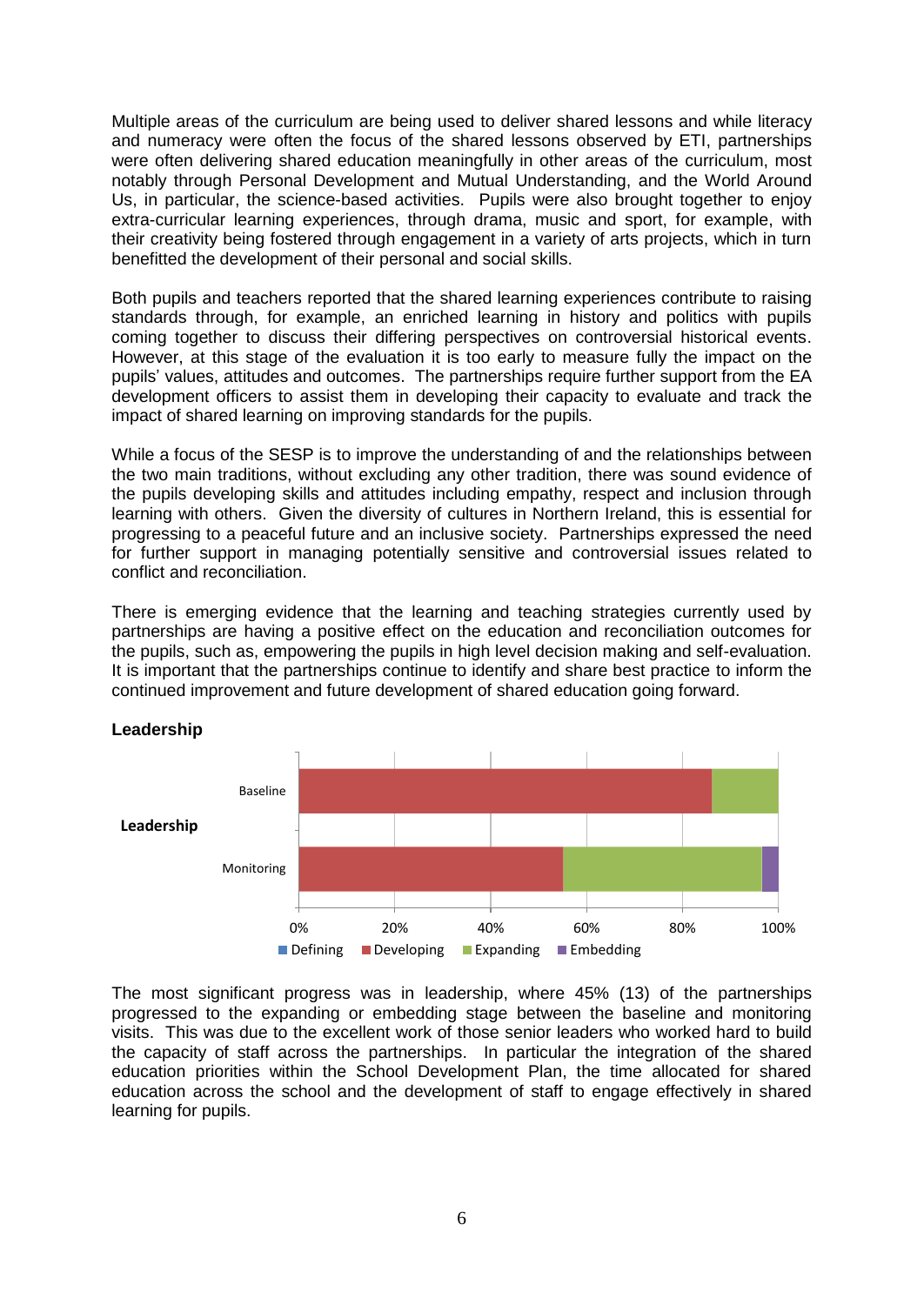Appropriately, there has been an increased involvement of teachers and middle managers, with principals devolving greater responsibility to them for the development of the project. In the best practice, the shared learning experiences across all year groups was regular and involved all the pupils, such as in one partnership where there were shared lessons on four days each week and every child took part. (Case study 1)

In the very good practice, partnerships shared and made efficient and creative use of a wider pool of expertise and resources to support the pupil's learning. Joint staff development not only made an effective contribution to developing further collegial relationships, but also enabled the sharing of teaching strategies and learning approaches supporting the development of high quality teaching and learning. This was supported well by the EA development officers through the effective training sessions held for the partnerships, in particular, the emphasis on SESP as a whole school focus.

*'Leadership of the project is critical at all levels and is especially important in the early stages of the project.'*

*Shared education is not some sort of "add on", it is fundamental to the delivery of quality teaching and learning and going forward will become part of the normal way in which we do things in the future.*

#### Comment from leader involved in SESP

A key strength was the joint planning and evaluation within the partnerships at all levels. Through setting and monitoring joint targets in school development plans, the partnerships identified key priorities to progress and develop shared education. In the best practice observed partnerships built further their capacity to measure the impact on learning. In addition, they developed further their understanding of reconciliation through self-evaluation, joint staff development leading to a mutual understanding of best practice. In the best practice staff came together to find out more about shared education and to get to know each other in a relaxed environment and established good working relationships and mutual trust. Time was invested in the planning and monitoring process and learning points were regularly logged and minor difficulties were identified and resolved quickly. (Case study 3)

The role of governors was also enhanced through joint meetings and training. Furthermore, there were examples of innovative, engagement with the local community, such as through intergenerational projects which had a strong curricular focus. There is emerging evidence of leaders taking risks to challenge perspectives held both within the school community and beyond; this has encouraged debate and discussion around traditional stereotypes and controversial issues.

While partnerships are planning and evaluating their shared learning experiences, their capacity to jointly self-evaluate and record the pupils' educational outcomes, including reconciliation, remains a challenge. Partnerships indicated that they would benefit from further support and guidance in how to effectively track pupil outcomes as a direct result of SESP from the EA development officers.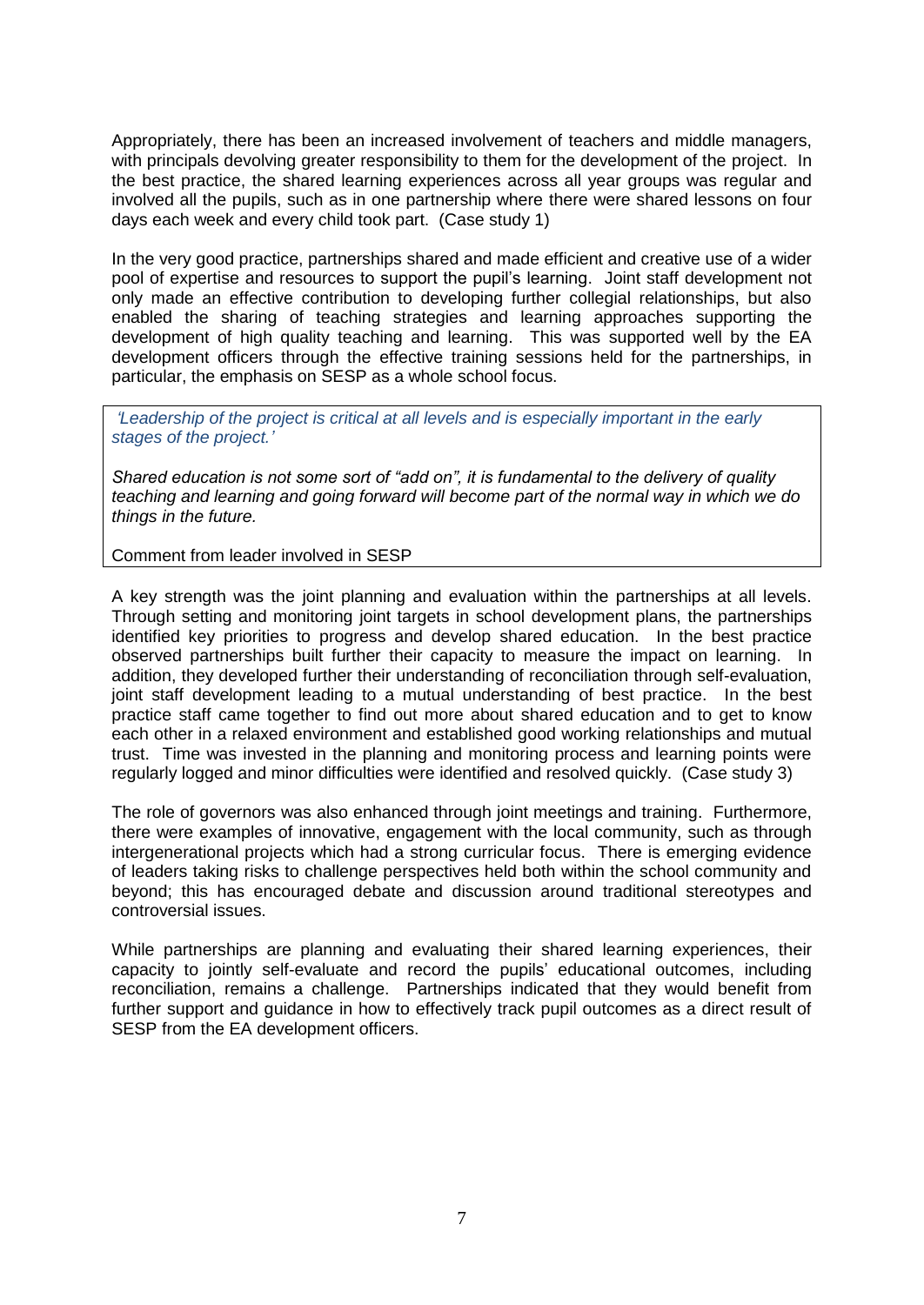#### **Community Connections**



Community connections was the aspect of the framework where initial progress was most limited, with 28% (8) remaining at the defining stage; however, there was an increase from 10% (3) to 24% (5) of partnerships at the expanding stage or beyond. Partnerships report that, due to the complexity of the wider societal issues, building community connections is the most challenging area within the project. While the partnerships were committed to engage further with other stakeholders, they felt it was more appropriate to focus on consolidating their partnership between the schools involved. Going forward, it is important for all partnerships within the SESP to have a clearer view of what is expected of schools regarding their community connections and to have examples of best practice from which to learn and to inform future development.

In their evaluations of community connections, most of the partnerships highlighted the development of their links with parents. A significant number of the partnerships addressed successfully, through clear explanation of the aims of the project, any parental concerns about the participation of their children in SESP projects. When parents can see the benefits to their children's personal development and learning, the partnerships report that they are supportive of shared education. A number of partnerships received positive feedback from parents that they would have liked similar opportunities during their own school lives. Similarly, parents valued their engagement with parents from other schools and different community backgrounds. Examples of highly effective engagement include parents being clearly informed of the purpose of the project; participating alongside their children in shared lessons; attending joint celebration events and information sessions; and being invited to voice their views and opinions on the shared project. (Case study 4)

*'The partnership has played a key role in bringing together our two school communities as well as deriving many positive educational benefits for all our pupils.'*

*'To make our shared education experience real, it was identified early on that parents must not only be supportive of the project but actively involved.'*

Comments from leaders involved in SESP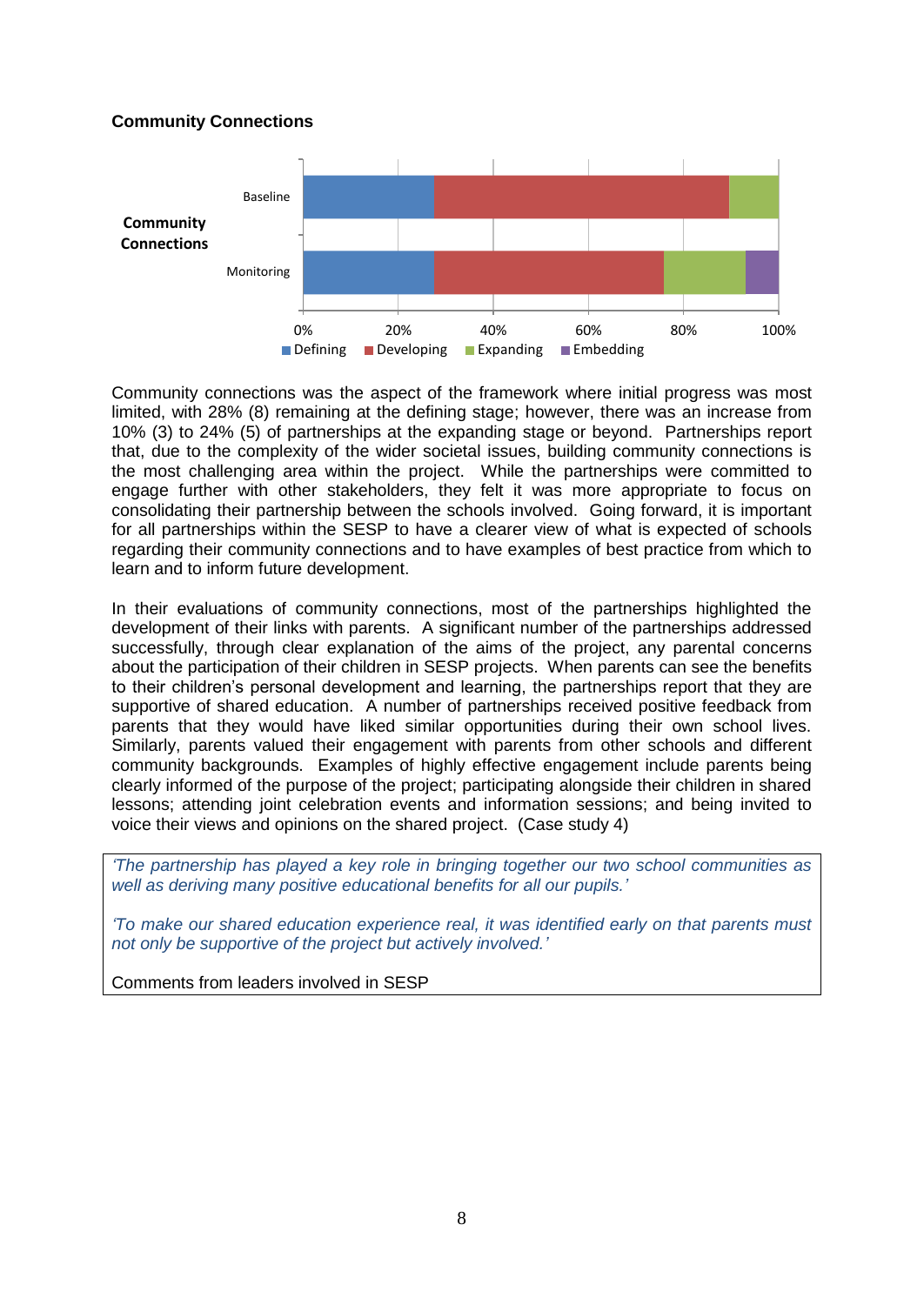#### **4. Interim recommendations**

#### **ETI:**

- To analyse, monitor and report on the ongoing progress and to liaise with the EA on identifying and disseminating examples of most effective practice, particularly in community connections.
- To refine the ETI framework in light of the progression of the project.

#### **EA:**

- To provide professional development for the identified and emerging needs of the partnerships, including:
	- 1. How to manage sensitive and controversial issues; and
	- 2. The evaluation and use of data on pupils' outcomes to effect further improvement in their learning.
- To support further the partnerships development of the community connections aspect of the ETI framework.

#### **Partnerships:**

- To analyse the outcomes for pupils and its impact on their learning, as a result of participation in shared education.
- To capture key improvements in curriculum delivery as a result of involvement in SESP.
- To involve pupils more in the planning and evaluation of their shared learning experiences to inform the continuous improvement and impact of shared learning during the project and beyond.

#### **5. Conclusion**

The Shared Education Signature Project is progressing well, particularly in the area of leadership. Despite some initial challenges, the partnerships are committed to shared education and they are working hard and creatively to provide the pupils with well-planned and meaningful opportunities to learn together and promote good relations. Much work has gone into the planning and designing of shared learning programmes and the ongoing challenge for the partnerships is to demonstrate that this work is raising educational standards and promoting reconciliation. Although the impact of shared education on wider Northern Ireland society cannot yet be measured, it is clear that within the partnerships, schools are creating inclusive learning communities.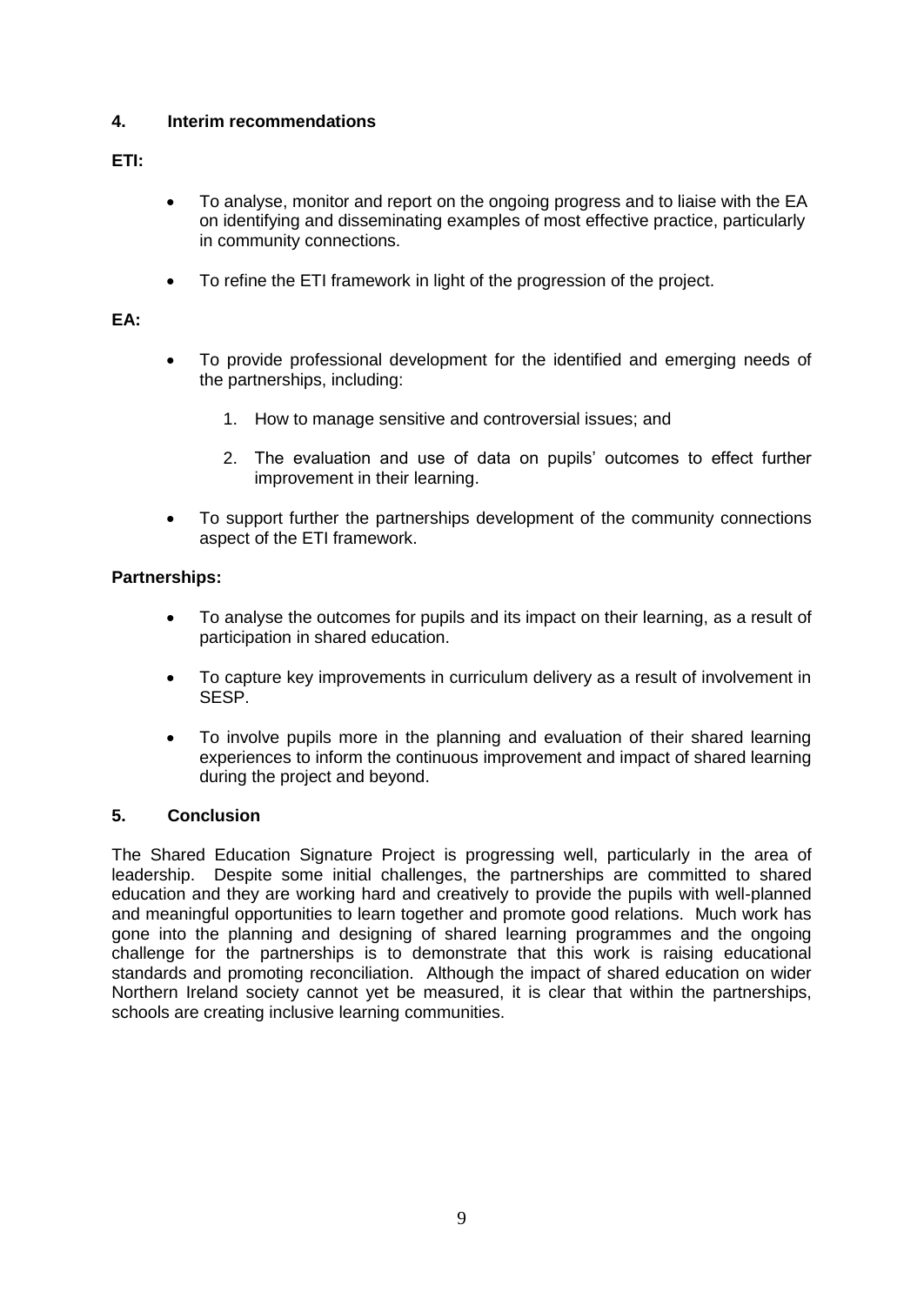*'Time and time again we have returned to two interrelated key questions: 'Does shared education enhance the quality of teaching and learning in our schools and the educational outcomes for our pupils beyond that which is already provided separately?' and, 'Has shared education promoted reconciliation within our community as a result?' At this stage, we do not have the definitive data to support our thesis, but our gut sense is that the answer to both questions is a resounding yes.'*

Comment from leader involved in SESP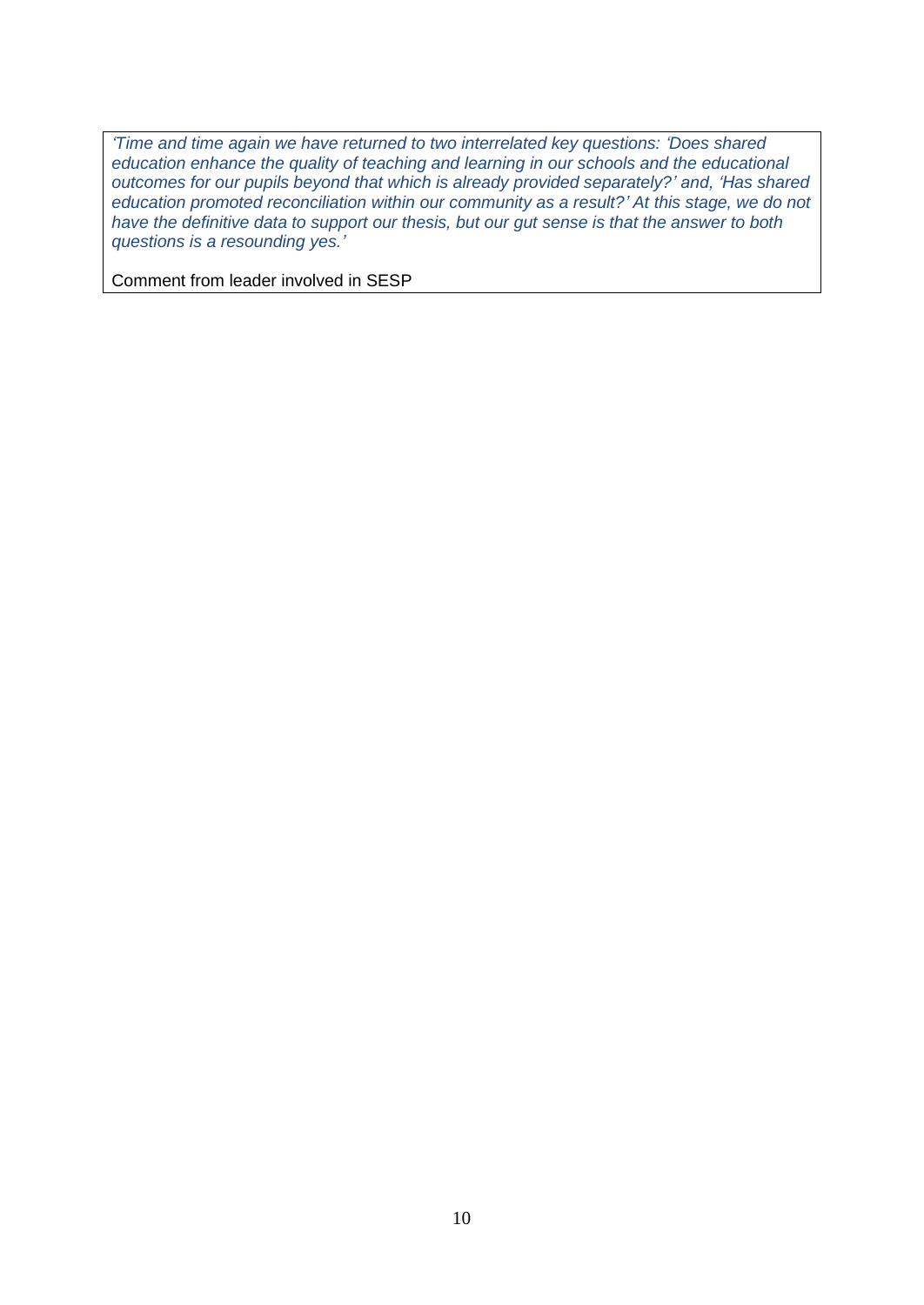Based on observations by ETI during the interim evaluation period five case studies from partnerships of good practice are included below.

#### **1. Positive impact on the school community - Desertmartin Primary School and Knocknagin Primary School**

#### **Context**

We have secured funding over the next three years to employ a teacher who will work with both of the schools on three days per week from the Shared Education Signature Project (SESP). Our partnership is well established and a shared approach is now the norm for everyone associated with both schools, therefore with the current funding, we believed that in year 1 we had to move the focus from simply learning through a topic in a shared environment to being explicitly focussed on raising standards in the core area of literacy.

#### **Action**

Through collaboration, analysing data and observations, literacy was highlighted as an area for development in both schools with a focus on phonics/spelling. All staff completed Linguistic Phonics training together. The shared teacher assists with classes in both schools which allows for team teaching opportunities, capacity building, single year group teaching and small group focus. The children come together in their class groups to be taught in shared lessons, with the shared teacher focussing on literacy/spelling and phonics activities.

Outside of our SESP work the partnership has continued with the sharing we were involved in previously. Therefore in addition to the above our P.1/2 children complete one shared play session per week. Our P.3/4 and P.5-7 each complete two shared World Around Us lessons per week. Other additional sharing occurs when our P.1/2 children take part in the Physical Literacy scheme and when our P.5-7 children attend swimming lessons together every Monday. In our partnership there are shared lessons on 4 days per week and every child takes part.

#### **Outcome**

Through feedback sessions and on-going observations and discussions around our partnership, we know that our shared education has had a positive impact on our community. Our school communities are now overlapping. This has led to our parents, guardians, grandparents and carers interacting with each other, which would not be happening without our sharing. Each school holds several events throughout the year and it has become the norm for our schools to receive substantial support from each other. Our parents, by their actions have shown us that they are comfortable accessing each other's school and through the schools partnership, positive relationships are developing in the community. Outcomes such as this are central to our thoughts when planning for shared education, and the impact now and in the future cannot be underestimated.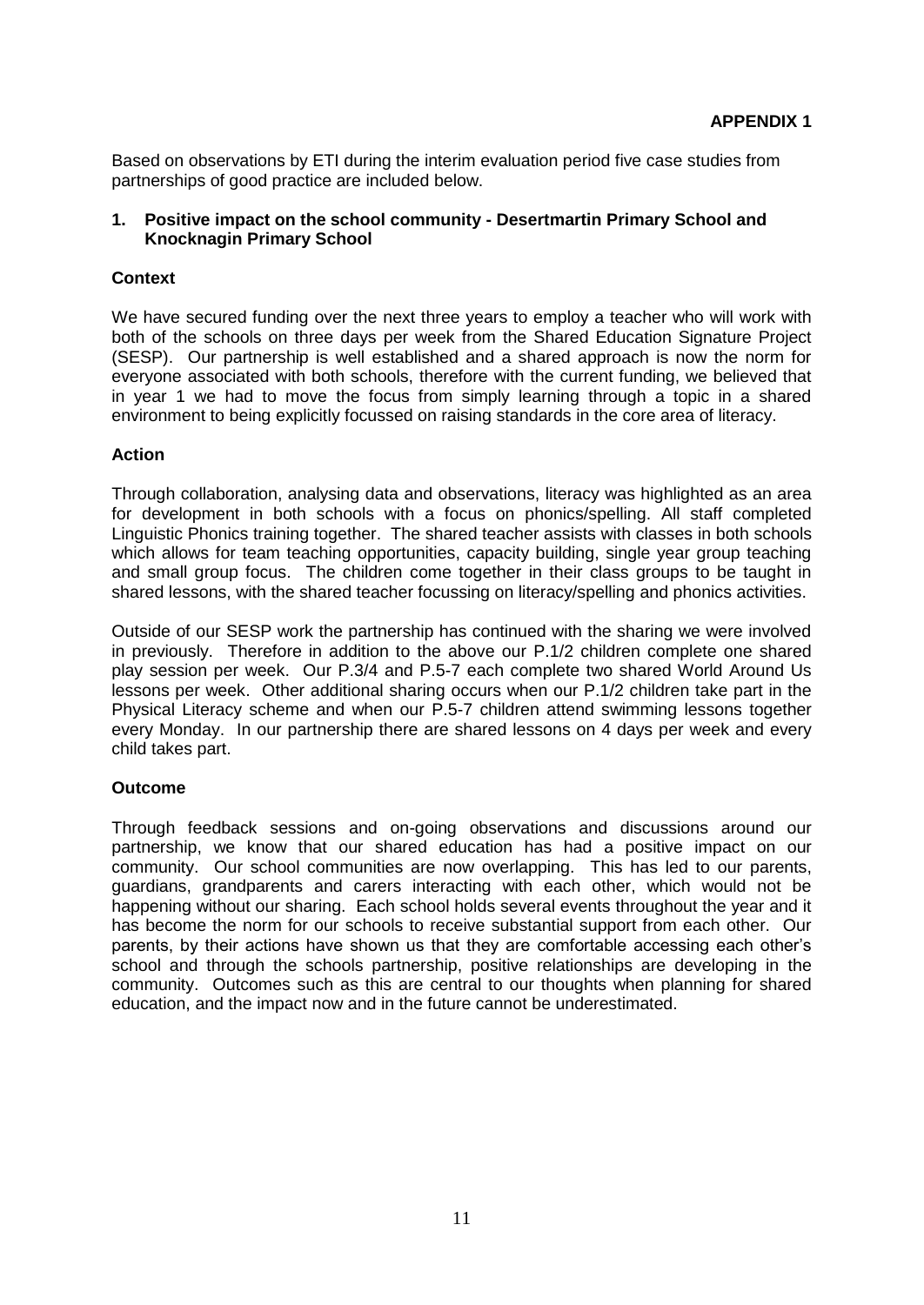#### **2. Teachers learning from one another - Castleroe Primary School and Ballyhackett Primary School**

#### **Context**

From the outset parents and governors in each school were consulted individually and there was overwhelming support for the partnership. The partnership has played a key role in bringing together our two school communities as well as deriving many positive educational benefits for all our pupils.

#### **Action**

One particular challenge was the difference in number of pupils at both schools. This has required us to be more creative about the way that we put classes together to allow all of the pupils access to shared education. The distance between the schools is also a factor which we need to consider when arranging shared activities. In order to make best use of transport and time taken to travel between the two schools we meet less regularly but for a greater part of the school day. Video Conferencing has also been used as a means to maintain contact between shared lessons and as opportunity for pupils to engage in discussion and showcase their learning.

As we have continued our journey as a partnership we have sought to evaluate our approach to planning in order to achieve the best educational outcomes for our pupils. We understand that our shared classes and activities work best when planned and delivered in context. In order to achieve this we have set aside two days per term for each teacher to come together with their colleague in the corresponding year group to plan a joint theme.

#### **Outcome**

Teachers benefit from a greater pool of expertise and have the opportunity to learn from each other. As a result their knowledge and understanding of the curriculum increases which leads to greater confidence in their own ability.

Pupils have completed evaluations at the end of thematic units of work which have helped us to understand the skills that they have developed, what they have enjoyed and what they have found challenging. Curricular progress is also measured externally through the submission of end of key stage levels.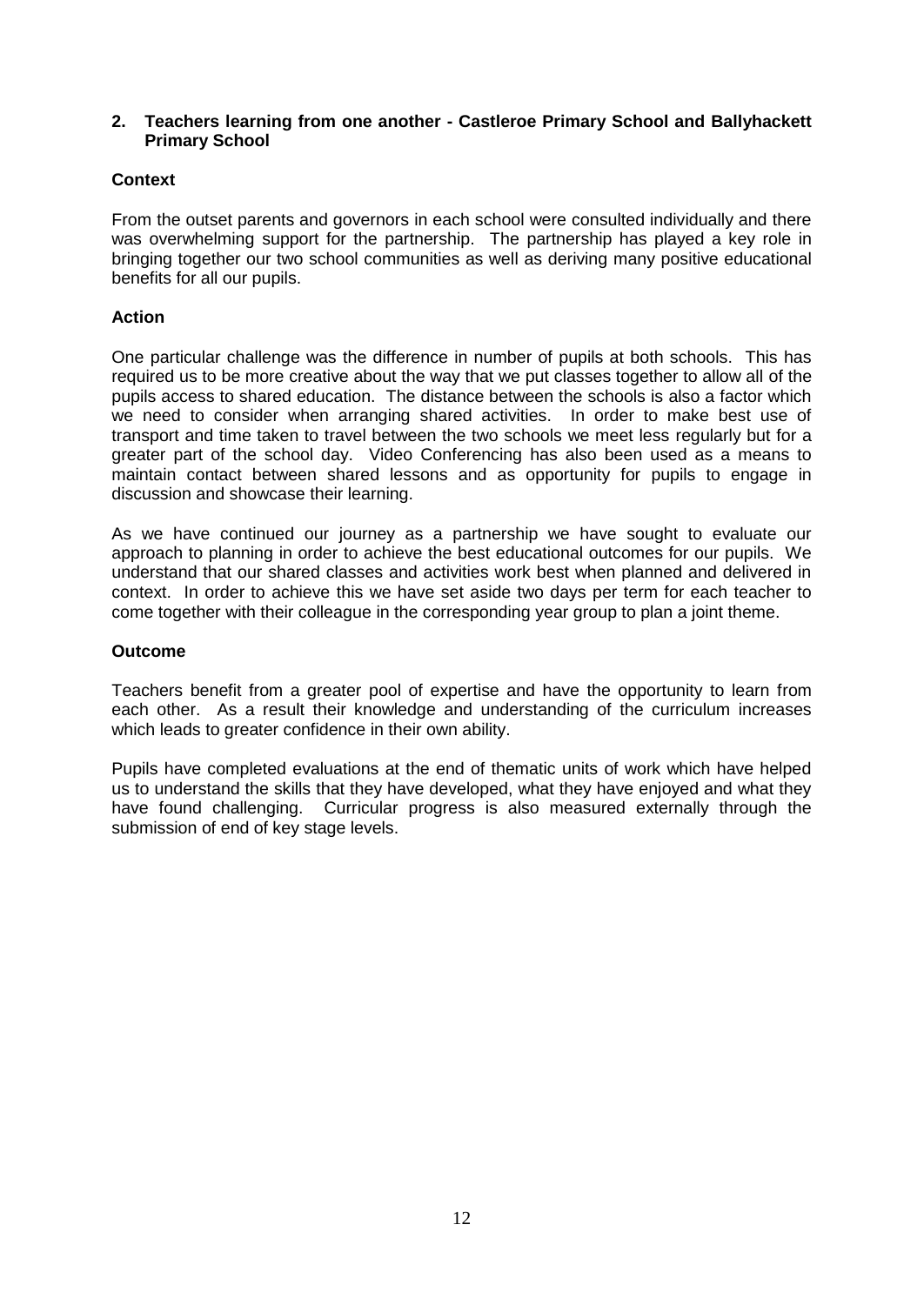#### **3. Becoming the way we do things - Cookstown Primary School, Holy Trinity Primary School and Phoenix Integrated Primary**

#### **Context**

The SESP project was launched with a joint staff training day with over 150 staff from the three schools in attendance. Looking back, this was vital in allowing staff to find out more about shared education and to get to know each other in a relaxed environment; thereby, establishing the good working relationships and mutual trust which are critical to the success of SESP.

#### **Action**

It was absolutely critical that a detailed one year plan was worked up which included the dates of planning meetings involving staff. Provision was also made for the regular monitoring of the project to inform evaluation. The time invested in the planning and monitoring process proved invaluable as learning points were regularly logged and minor difficulties were identified and resolved quickly.

In all 180 children and 16 Staff from Year 3, and 130 children and 12 staff from Year 5 participated in the shared lessons. The lessons operated on a carousel type arrangement with one member of staff delivering the same lesson to mixed groups of children from the three schools. The project was designed to allow some preparatory lessons to take place in each of the schools prior to the shared sessions. This meant that that the children had some background knowledge of the topic/ theme; this helped enormously as a starting point for the literacy/ numeracy/Science / ICT lessons which followed.

#### **Outcome**

The sharing of information between teachers so that provision could be made for individual children thus avoiding potential misunderstandings was also critical to the success of the joint lessons. This sharing of information proved to be a powerful catalyst, for the building of trust between staff - trust being a vital pre-requisite for any effective working across schools.

Much discussion took place around the appropriate balance between activities based on core curriculum content and specific activities with a reconciliation focus - this debate is ongoing. Other issues related to the size of the groups and the need to ensure that there was sufficient representation from each of the schools in the shared education classes.

Shared education is not some sort of "add on", it is fundamental to the delivery of quality teaching and learning and going forward will become part of the normal way in which we do things in the future.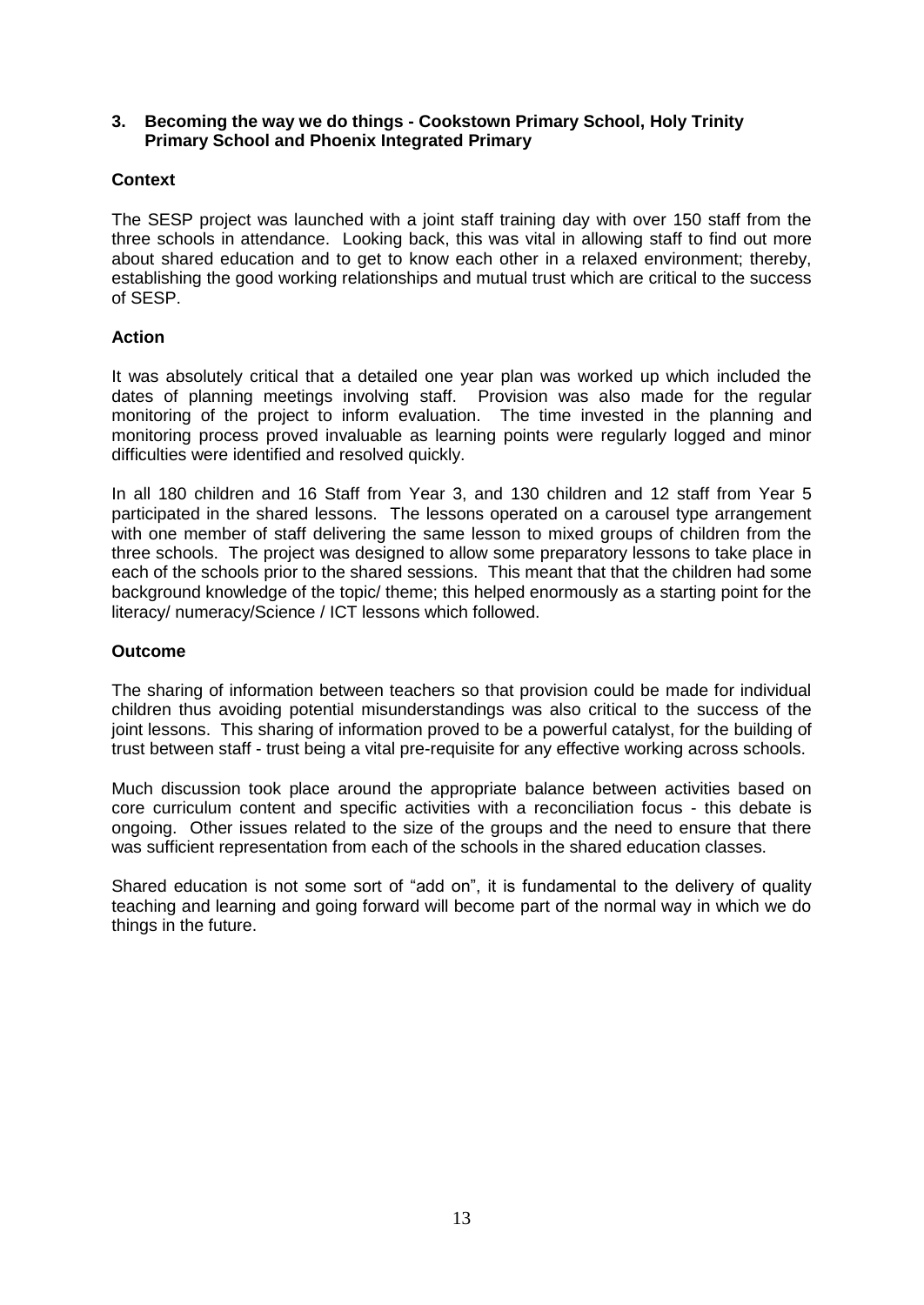#### **4. Parental involvement - Presentation Primary School and Hart Memorial Primary School**

#### **Context**

To make our shared education experience effective, it was identified early on that parents must not only be supportive of the project but actively involved.

#### **Action**

We utilised a range of strategies to address this. At all times, parents were kept fully informed and included to ensure they were valued part of the shared project between the two schools.

On a number of occasions, some parents expressed concerns about the nature of the activities, the issues explored and even being in each other's schools. We took a supportive and non-judgemental approach when addressing these issues. Time was taken to sit down and talk with parents, to alleviate fears and explain what was actually going on. It was always emphasised that the starting point for all projects was to learn about and celebrate their children's own culture before developing their knowledge and tolerance of others. The purpose of the project was to strengthen each school's individual ethos, not to become grey mirror images of each other.

#### **Outcome**

Examples of parental involvement include:

- Parents were informed of the purpose of the project and given the date and theme for each lesson for their children's particular classes.
- Parents were invited to participate alongside their children in shared lessons in their own school and the partner school. They also accompanied classes to historically contentious venues.
- Joint celebration events were held in one school thereby necessitating parents from the other school to attend in an unfamiliar setting.
- Parents were invited to two joint information sessions, one in each school, to explore the history - fact and myth - of key causes of division between the two historical communities in Northern Ireland
- Parents were invited to voice their views and opinions by completing questionnaires specifically on the shared project.

Going forward, we aim to sustain and strengthen parental involvement and have established a parental focus group. This group will develop its role in the planning of shared events and implementing the partnership's 'Community Connections' action plan.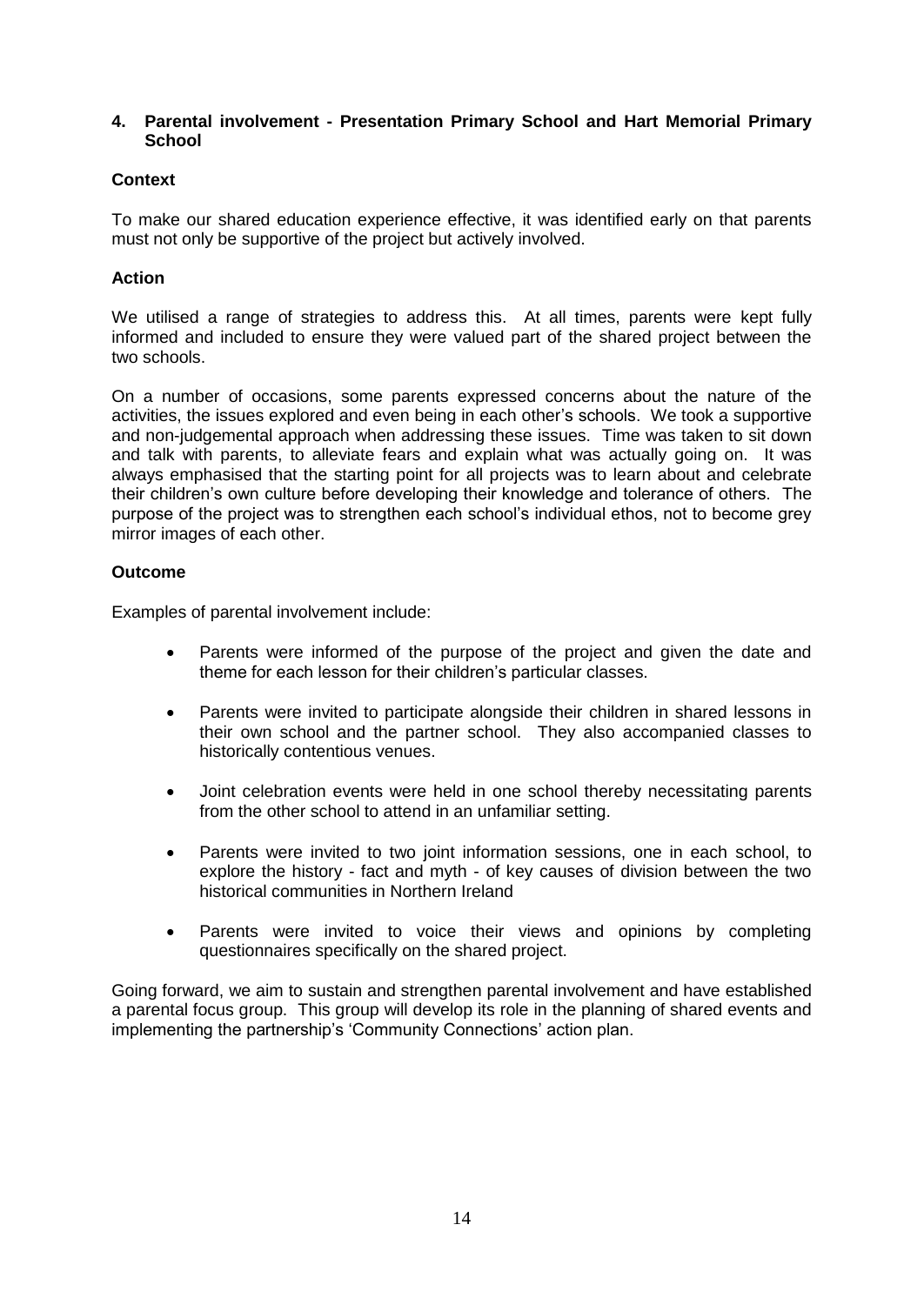#### **5. Partnership for education and community enrichment - St Paul's Bessbrook and Newtownhamilton High School**

#### **Context**

The SESP saw St Paul's linked with Newtownhamilton High School and at the initial meetings between the two schools many potential projects were discussed as an avenue to build friendship and trust between two schools that had previously existed in separate silos and without any formal interaction.

#### **Action**

It was decided that sport could be used to build positive relationships between the two schools and the sport finally decided upon was rugby. We believe that as a sport rugby is genuinely cross community and not subject to the unilateral identity element that exists within other sports played in Northern Ireland. Both schools selected pupils to design a jersey for the rugby team and thus began the co-operation between the two schools. The logo which went on the front of the jersey was:

PEACE – Partnership for Education and Community Enrichment.

Subsequent to this was the participation of the new team in rugby blitzes and small competitions. The pupils travelled to matches together and in playing on the same team, developed a strong friendship which lasts until this day.

#### **Outcome**

The SESP has progressed beyond enhancing the provision for our pupils. The pupils partaking in each of our shared programmes have undoubtedly developed a mutual understanding and appreciation of diversity. With each shared learning experience, barriers are broken and the partnership grows stronger. The pupils have forged genuine friendships with pupils or others from the partnership schools. The pupils regularly evaluate the shared curricular and extracurricular projects. One commented, "It was great fun...I have made new friends. I learned about their culture...we really have more similarities than differences." Under SESP, the focus moved from rugby to music, Learning for Life and Work and catch up maths and this has been equally successful. However, the rugby element has been missed by the pupils and the new development plan has introduced rugby again. The new programme will involve four partnership schools and it is hoped they will enter the schools' league. We have now been joined by Newry High School and St Joseph's High School Crossmaglen and this year the new team will meet for the first time in the coming weeks as they begin training for the season. As part of the programme, Ulster Rugby kindly fitted the school out with a full multipurpose gym which is being used in the evenings by both sides of the community.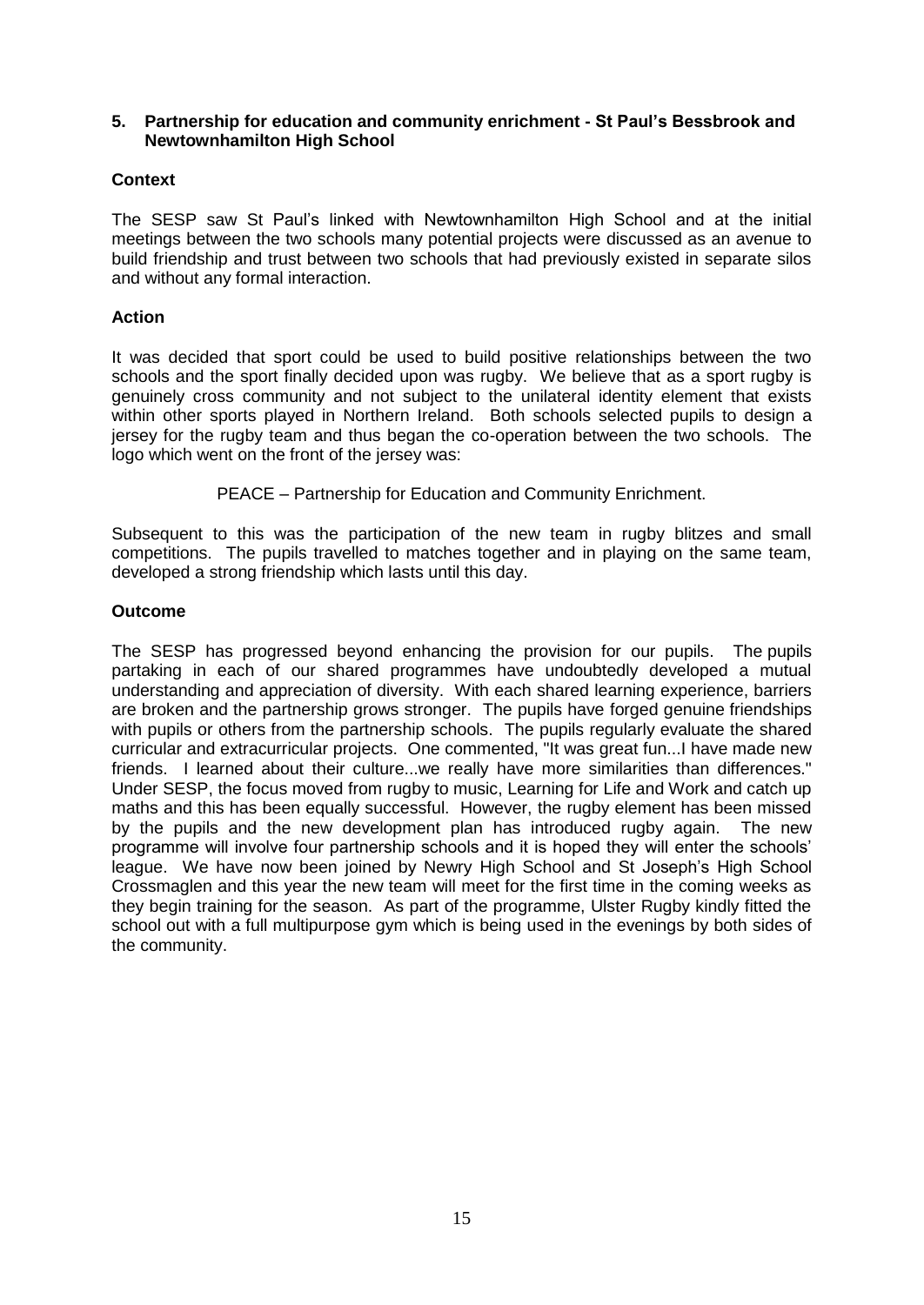**APPENDIX 2**

# **DEVELOPING SHARED EDUCATION**

# **A FRAMEWORK FOR SCHOOL PARTNERSHIPS**

**NOVEMBER 2014**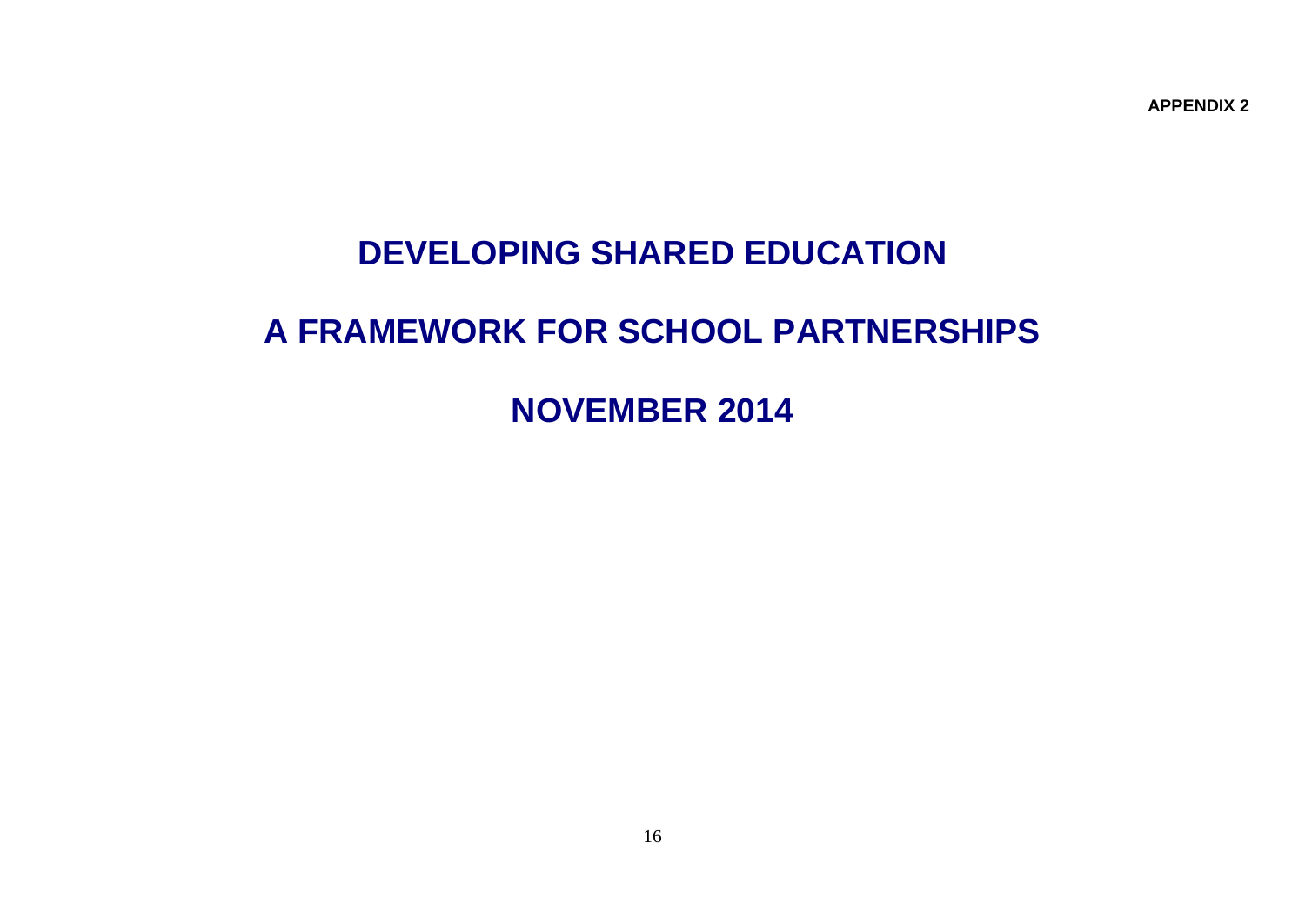#### **DEVELOPING SHARED EDUCATION**

#### **Introduction**

Whilst our education system reflects historical divisions in society, the benefits of educating children and young people together are increasingly recognised. In recent years, the concept of Shared Education has developed to provide opportunities for children and young people from different community backgrounds to learn together.

Shared Education involves the provision of opportunities for children and young people from different community backgrounds to learn together for better education and reconciliation outcomes.

Shared Education is defined as the organisation and delivery of education so that it:

- Meets the needs of, and provides for the education together of learners from all Section 75 categories and socio-economic status;
- Involves schools and other education providers of differing ownership, sectoral identity and ethos, management type or governance arrangements; and
- Delivers educational benefits to learners, promotes the efficient and effective use of resources, and promotes equality of opportunity, good relations, equality of identity, respect for diversity and community cohesion.

Specifically, Shared Education involves the provision of opportunities for children and young people from different community backgrounds to learn together.

#### The vision is for:

*Vibrant, self-improving Shared Education partnerships delivering social change through educational benefits to pupils; promoting equality of opportunity, good relations, equality of identity, respect for diversity and community cohesion; and encouraging the efficient and effective use of resources.*

#### **Shared Education to date**

Since the early 1980s, DE has developed and implemented a range of programmes to promote cross-community relations by bringing young people from each of the two main traditions together. The overarching aim was to improve mutual understanding and relationships between the two main traditions without excluding any other tradition. Many schools also developed their own working relationships with other schools from different backgrounds independently. In 2011, DE launched a new Community Relations, Equality and Diversity in Education (CRED) policy which encouraged schools and youth settings to work collaboratively.

In recent years, and with the support of external funding from the International Fund for Ireland and the Atlantic Philanthropies, the concept of a more strategic approach to Shared Education has evolved and a series of pilot projects were implemented.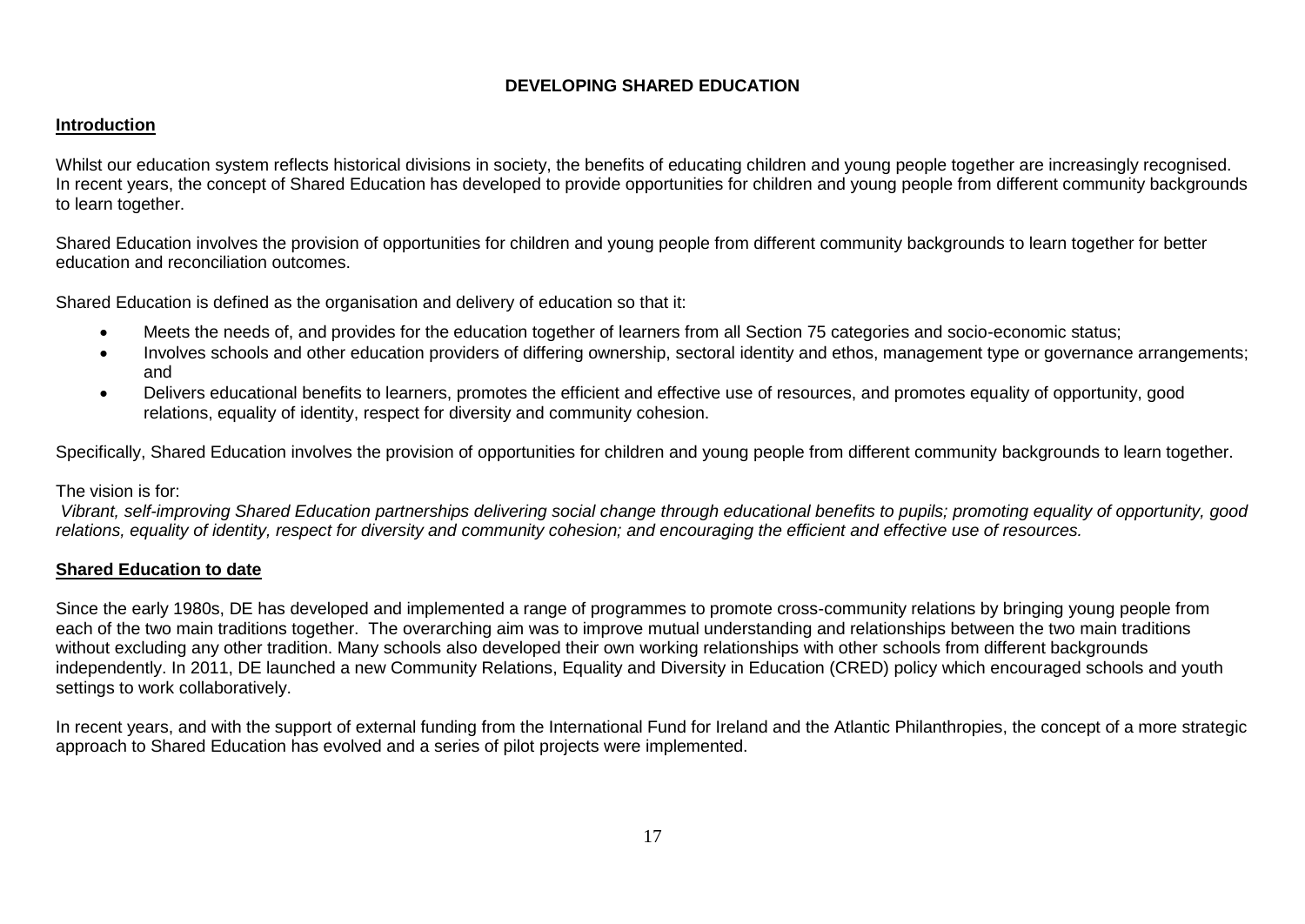#### **Wider Context**

Shared Education is developing within a wider legislative and policy context that is designed to promote equality and good relations.

"Building a Strong and Shared Community" has been recognised by the Northern Ireland Executive both as a key priority within its *Programme for Government 2011-15* (PFG) and as essential to the growth of a strong, modern economy and society. The PfG sets out three specific objectives for the Department of Education relating to Shared Education:

- to establish a Ministerial Advisory Group to advise on advancing Shared Education;
- to ensure all children have the opportunity to participate in Shared Education programmes by 2015; and
- to substantially increase the number of schools sharing facilities by 2015.

The Executive's commitment to creating a united, reconciled and shared society is also outlined in the *Together: Building a United Community Strategy* which presents a vision for society based on equality of opportunity, the desirability of good relations and reconciliation. It lays the foundations for a transformed and more shared society in the future and Departments are working together to ensure outcomes are delivered on the ground.

The strategy undertakes to "*enhance the quality and extent of Shared Education provision, thus ensuring that sharing in education becomes a central part of every child's educational experience".*

Shared Education sits within a broader education policy framework designed to improve educational outcomes for young people and tackle the significant tail of educational under-achievement that has characterised our education system by breaking the cycle of social disadvantage, educational failure and restricted life chances. Notably, the system has embedded both the concepts of self-evaluation and collaborative delivery that evidence indicates are necessary in the development of effective Shared Education programmes.

#### **The Case for Shared Education**

1

There is an extensive body of international research regarding the effectiveness of school collaboration generally and in divided societies more particularly.<sup>9</sup> This has been supplemented by specific local evidence, particularly a series of evaluations of Shared Education pilot projects. These include major reports by the Education and Training Inspectorate and the Atlantic Philanthropies funded Sharing in Education Learning Forum on the impact of Shared Education in schools.<sup>10</sup>

The case for Shared Education has now been well established. This may be summarised as:

<sup>&</sup>lt;sup>9</sup> The report of the Ministerial Advisory Group provides an extremely useful literature review of both international research evidence and local studies.

<sup>10</sup> ETI, *A Final Evaluation of the International Fund for Ireland's Sharing in Education Programme* (November, 2013); RSM McClure Watters, *Evaluation of the Sharing Education Programme – Programme Level Summative Evaluation Report (*May 2014)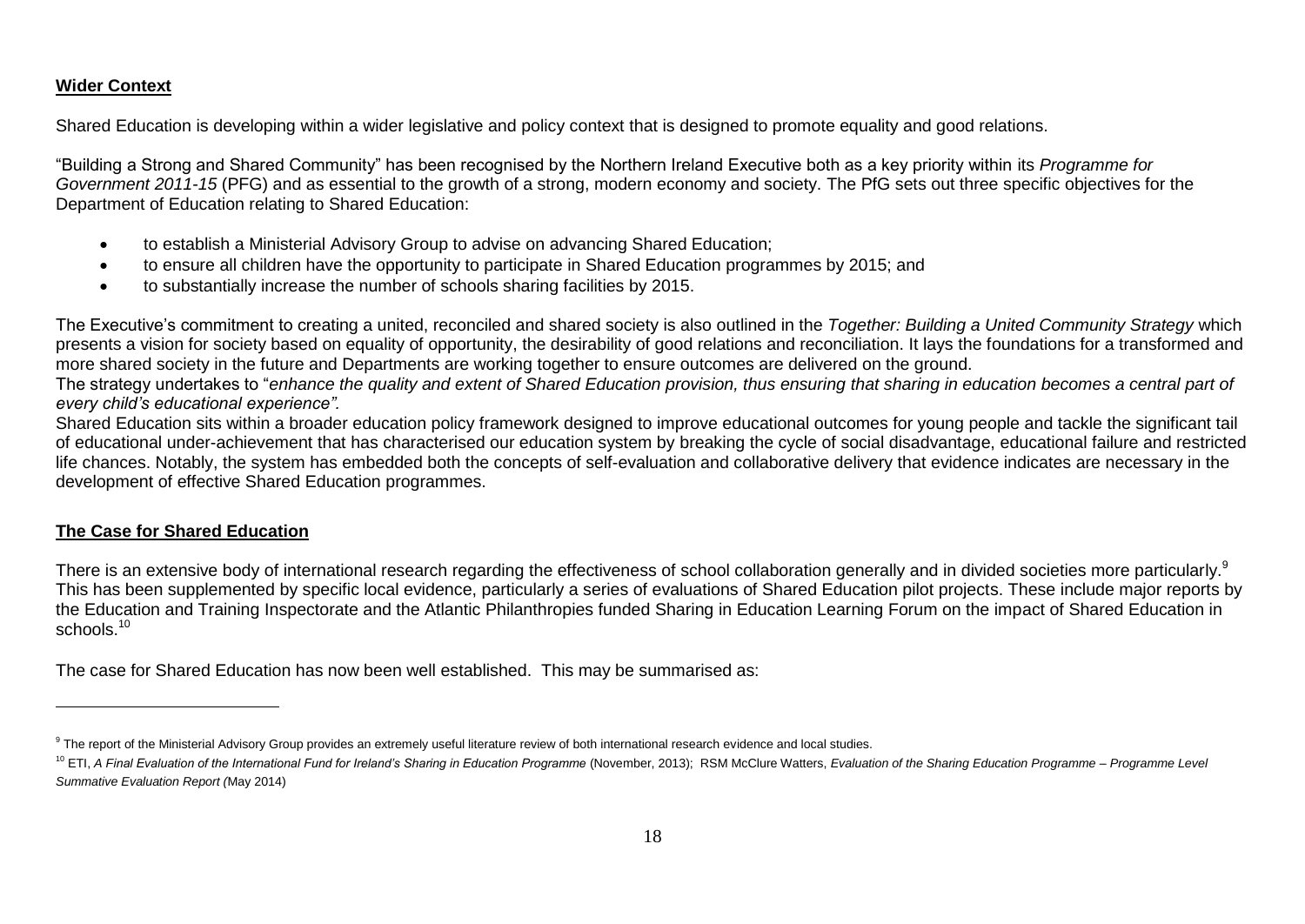- The education case improving access for pupils to a wider choice of subjects encompassing the full range of the curriculum; increasing access to specialist teaching and to modern facilities; and facilitating the sharing of ideas and good practice between education providers.
- The social case improving societal well being by promoting a culture of mutual understanding and inter-relationship through significant, purposeful and regular engagement and interaction in learning between pupils from different community backgrounds and between schools and their communities.
- The economic case making more effective and efficient use of limited resources to improve value for money.

#### **Shared Education Going Forward**

With funding from the Executive, the Department of Education and Atlantic Philanthropies, the Delivering Social Change Shared Education Signature Project will provide the means to support Shared Education to develop in schools over the next four years. Funding of £25 million over four years will be available. This represents a significant commitment against the backdrop of an extremely challenging financial landscape in the coming years. This funding will focus initially on schools that have already engaged in this work. The overall aims of the Signature Project are to scale up the level of sharing drawing on existing evidence; mainstream financial support for any additional costs and improve the educational and reconciliation outcomes in schools working collaboratively. School projects will provide opportunities for shared curricular learning experiences. The projects will increase the extent, frequency and continuity of meaningful shared contact between peer groups over the funded period. School partnerships must demonstrate clear educational benefits resulting from the project, including reference to planned improvement in educational and reconciliation outcomes for learners within the curriculum.

In addition, the Peace IV Programme will provide funding to support further the development of Shared Education in schools that have not yet engaged in Shared Education, as well as across pre-school and youth work settings in a way that will complement the Delivering Social Change Shared Education Project. ETI will inform DE and stakeholders through the ongoing evaluation of the learning from the Delivering Social Change Shared Education Project on how best to support educational establishments in offering shared education in the longer term from 2018 onwards.

#### **The Framework**

This framework provides school partnerships with the means of self-evaluating the extent and quality of their shared education provision and to set targets for development. Schools are at different starting points along a framework in regard in shared education. For some, they are beginning their journey to build true understanding rather than compliance, and for others, in embedding high quality shared education.

ETI will work alongside schools in supporting the development of quality in shared education through honest and robust self-evaluation, recognising the time, resources and strategic planning needed to progress shared education effectively. It is not intended given the starting point of different partnerships that all will reach 'embedding' after 4 years. Key here will be the partnership identifying the progress made in demonstrating measurable educational outcomes and delivering social change by achieving conditions in schools and communities whereby children and young people become better learners, more fully engaged in learning and more likely to demonstrate positive attitudes, dispositions, behaviours, understanding of reconciliation and respect for others.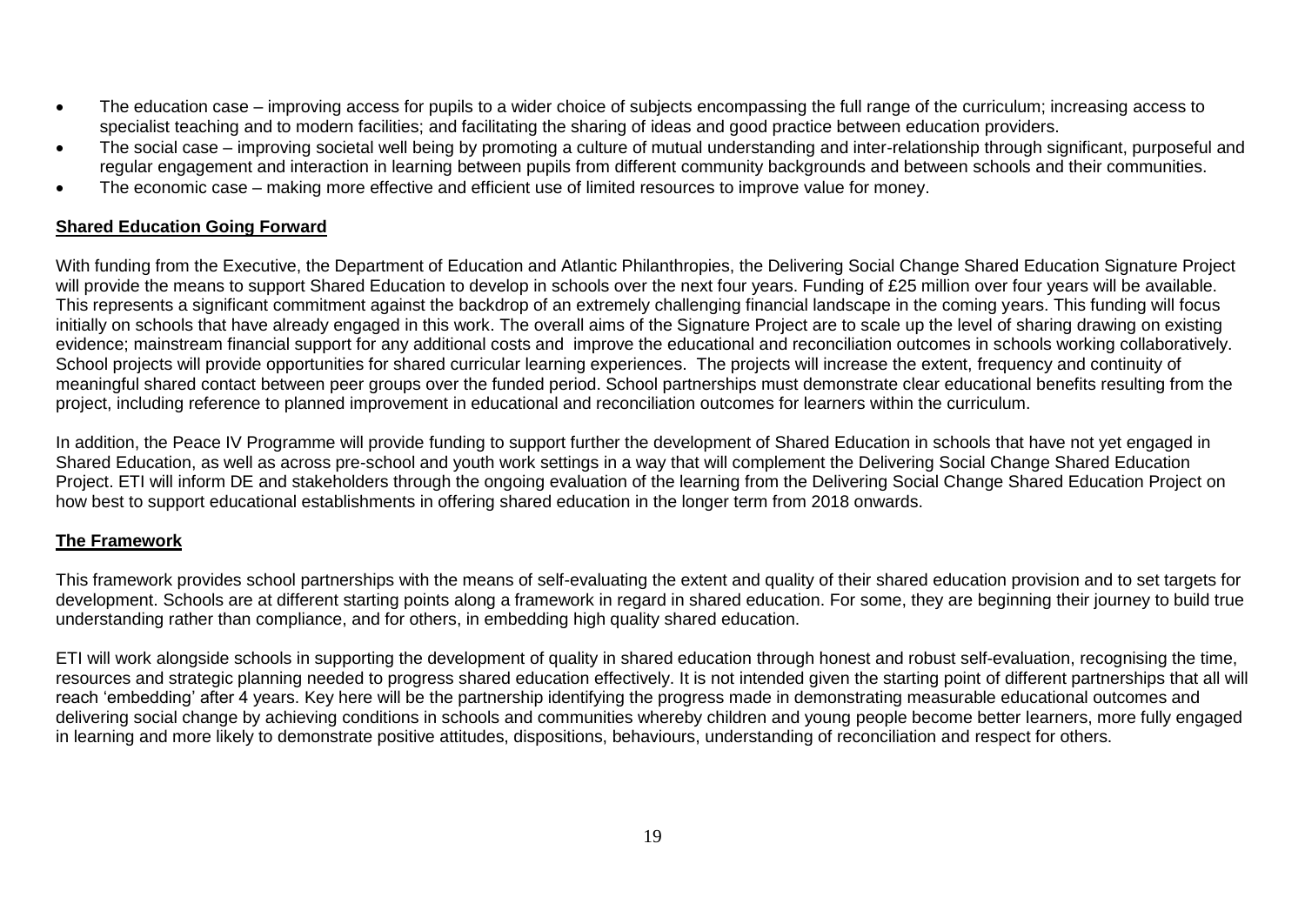## **Self-evaluation: Mapping our<sup>11</sup> journey to effective shared education**



1

<sup>&</sup>lt;sup>11</sup> Schools should seek to engage in self-evaluation as a partnership at the outset in order to plan collaboratively joint actions to bring about improvement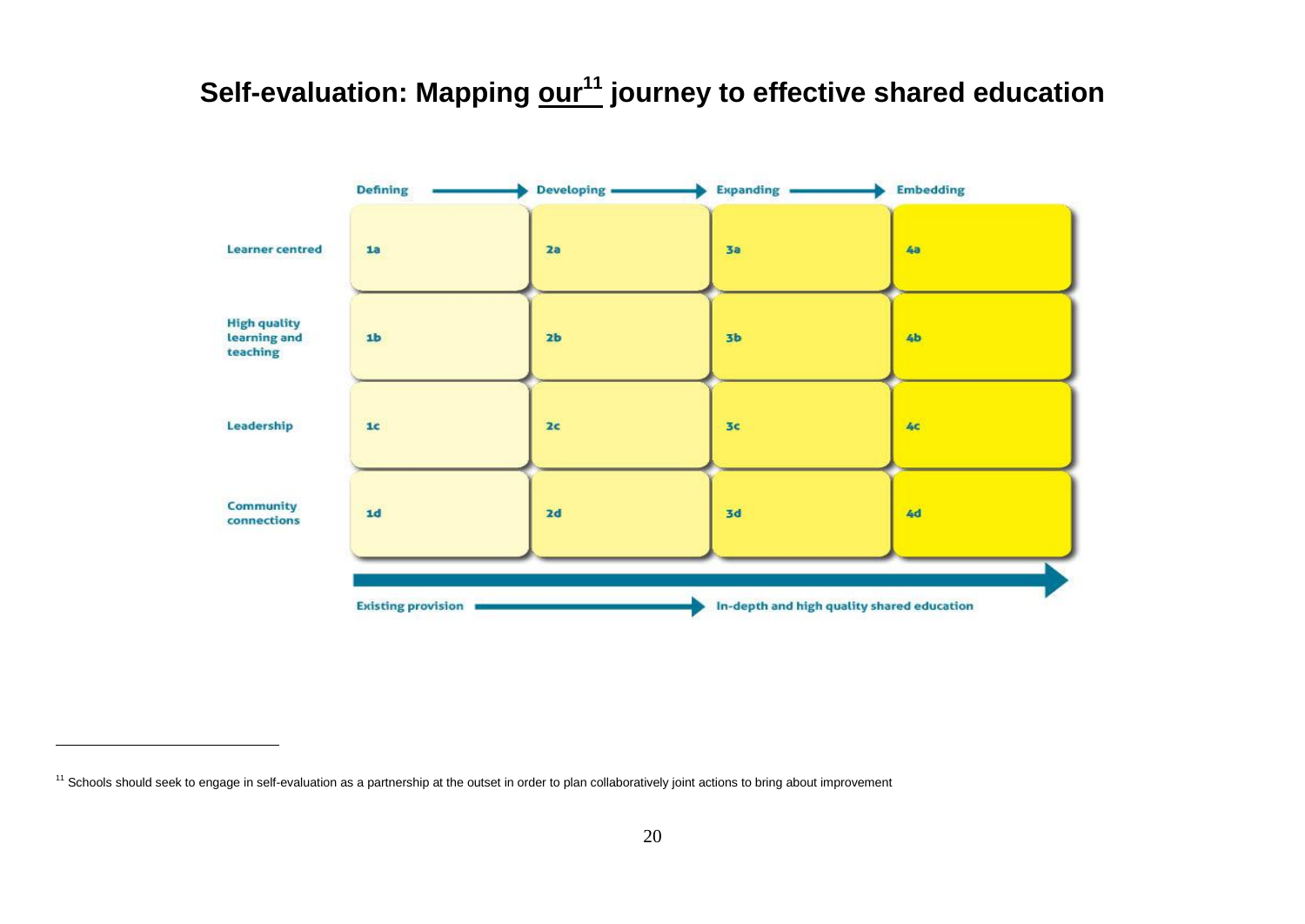| Learner-                                                                                                         | Defining 1a                                                                                                                                                      | Developing 2a                                                                                                                                                                                                                                                                                 | <b>Expanding 3a</b>                                                                                                                                                                                                                                                           | <b>Embedding 4a</b>                                                                                                                                                                                                                                                                                               |
|------------------------------------------------------------------------------------------------------------------|------------------------------------------------------------------------------------------------------------------------------------------------------------------|-----------------------------------------------------------------------------------------------------------------------------------------------------------------------------------------------------------------------------------------------------------------------------------------------|-------------------------------------------------------------------------------------------------------------------------------------------------------------------------------------------------------------------------------------------------------------------------------|-------------------------------------------------------------------------------------------------------------------------------------------------------------------------------------------------------------------------------------------------------------------------------------------------------------------|
| centred                                                                                                          | Schools identify the need to:                                                                                                                                    | Partnership schools:                                                                                                                                                                                                                                                                          | Partnership schools:                                                                                                                                                                                                                                                          | Partnership schools:                                                                                                                                                                                                                                                                                              |
| Participation<br>in shared<br>education                                                                          | • Develop learning beyond<br>predominantly single settings<br>and one-off events.<br>• Seek ways to give pupils a                                                | • Engage pupils in single<br>class/year group in sustained <sup>12</sup><br>shared education activities to<br>learn better.                                                                                                                                                                   | • Engage groups of pupils in more<br>than one class/ year group in<br>sustained shared education to<br>learn better.                                                                                                                                                          | • Engage pupils in multiple classes/ year<br>groups and beyond the classroom in<br>sustained shared education to learn<br>better in a planned and progressive<br>way.                                                                                                                                             |
|                                                                                                                  | say into shared learning.                                                                                                                                        | • Listen and act on pupils' views on<br>shared education.                                                                                                                                                                                                                                     | • Use pupils' views to inform the<br>improvement of shared learning.                                                                                                                                                                                                          | • Integrate pupils' views across<br>partnership in the ongoing review<br>process for further development of<br>shared learning.                                                                                                                                                                                   |
| <b>Surmounting</b><br><b>barriers</b><br>e.g.<br>cognitive,<br>emotional,<br>personal,<br>social and<br>physical | • Have greater awareness of<br>diverse backgrounds and<br>experiences of pupils.<br>• Build capacity to meet wider<br>needs of pupils.                           | • Audit, identify and understand<br>diverse backgrounds of pupils.<br>• Develop strategies and structures<br>to help pupils work with others<br>from differing backgrounds to<br>surmount barriers to learning and<br>achievement.                                                            | • Plan collaboratively and use<br>effective strategies and structures<br>to enable pupils to surmount<br>barriers to learning and<br>achievement.                                                                                                                             | • Develop, monitor and review<br>collaboratively consistent and well-<br>developed strategies and structures to<br>enable pupils to surmount barriers to<br>learning and achievement.                                                                                                                             |
| Outcomes <sup>13</sup><br><b>Education</b><br>and<br>reconciliation                                              | • Improve outcomes for pupils.<br>• Develop pupils'<br>understanding in how to<br>engage in promoting<br>reconciliation for life and<br>work in NI and globally. | • Develop and target strategies to<br>improve outcomes.<br>• Develop pupils' understanding<br>about intended outcomes of<br>shared education in:<br>Meeting the aims of NI<br>curriculum.<br>Helping them to learn and<br>attain better.<br>Developing skills in promoting<br>reconciliation. | • Demonstrate progress in<br>measurable outcomes for pupils<br>across the curriculum and beyond<br>the classroom.<br>• Prepare pupils better for their next<br>stage of education and the diverse<br>world of life and/or work through<br>acquiring skills in reconciliation. | • Demonstrate improved measurable<br>outcomes for pupils through shared<br>education across their curriculum<br>experience.<br>• Prepare pupils well for their next stage<br>of education and the diverse world of<br>life and/or work through their<br>knowledge, understanding and skills in<br>reconciliation. |

1

 $12$  For example, at developing stage, sustained could mean a minimum of 6 quality shared contact sessions, expanding to a minimum of 12 shared contact sessions and at embedding stage, shared classes are daily/weekly.<br><sup>13</sup> Educational outcomes could include skills in communication, using mathematics, ICT, thinking skills and personal capabilities, attitudes and dispositions for learning, behaviours, attendance, punctuality

measured through internal data and standards in public examinations/accreditation.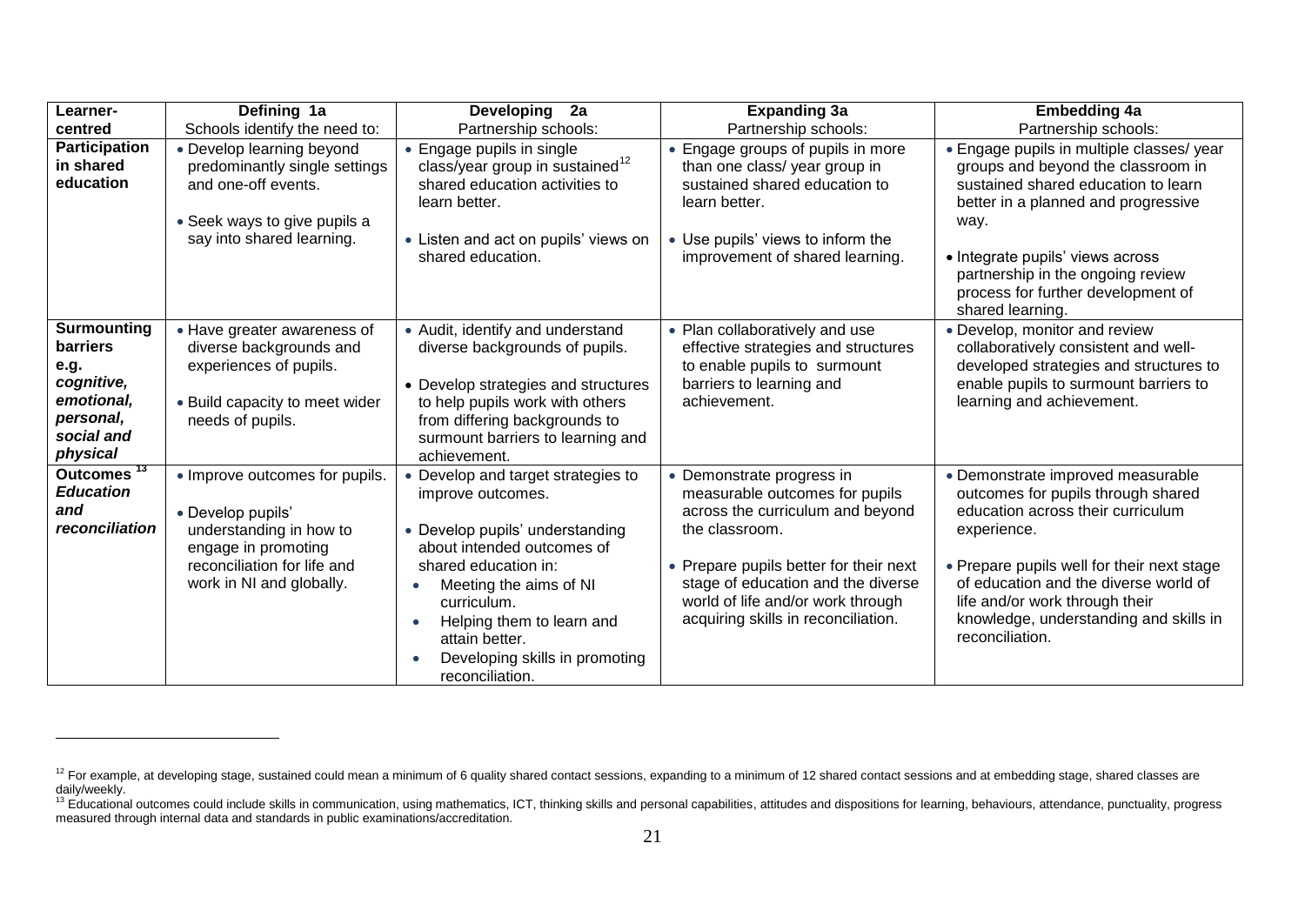| <b>High quality</b><br>learning and<br>teaching          | <b>Defining</b><br>1 <sub>b</sub><br>Schools:                                                                                                                                                                                          | <b>Developing</b><br>2 <sub>b</sub>                                                                                                                                                                                                                                                                    | <b>Expanding</b><br>3b                                                                                                                                                                                                                                                                      | <b>Embedding</b><br>4b                                                                                                                                                                                                                                  |
|----------------------------------------------------------|----------------------------------------------------------------------------------------------------------------------------------------------------------------------------------------------------------------------------------------|--------------------------------------------------------------------------------------------------------------------------------------------------------------------------------------------------------------------------------------------------------------------------------------------------------|---------------------------------------------------------------------------------------------------------------------------------------------------------------------------------------------------------------------------------------------------------------------------------------------|---------------------------------------------------------------------------------------------------------------------------------------------------------------------------------------------------------------------------------------------------------|
| <b>Planning for</b><br>shared<br>education               | • Identify the need to<br>understand effective planning<br>for sustained shared<br>education beyond events.                                                                                                                            | Partnership schools collaborate<br>to:<br>$\bullet$<br>Audit provision for shared<br>education, identify and plan<br>steps for development<br>including extra-<br>curricular/enrichment<br>activities.<br>Implement agreed plans to<br>develop high quality shared<br>education across<br>partnership. | Partnership schools collaborate to:<br>• Plan for effective shared education<br>throughout the curriculum and<br>beyond the classroom.<br>• Monitor and review regularly the<br>effectiveness of planning and<br>implementation to bring about<br>improvement in processes and<br>outcomes. | Partnership schools collaborate to:<br>• Plan and embed coherent and<br>effective shared education<br>throughout the curriculum and<br>beyond the classroom.<br>• Involve pupils regularly to inform<br>planning for continuous<br>improvement.         |
| <b>Quality of</b><br>learning<br>experiences             | • Identify the need for pupils to<br>be included more fully in the<br>learning environment through<br>experiential and meaningful<br>shared learning.<br>• Consider what shapes identity<br>and ways to be at ease with<br>difference. | Partnership schools collaborate<br>to plan, develop and facilitate:<br>Positive, inclusive learning<br>$\bullet$<br>environments.<br>Effective learning strategies<br>$\bullet$<br>and methodologies.<br>High quality shared learning.<br>$\bullet$                                                    | Partnership schools collaborate to<br>facilitate and expand:<br>• Positive, inclusive learning<br>environments and methodologies in<br>shared classes across the<br>partnership.<br>• High quality shared learning and<br>engage pupils to attain better.                                   | Partnership staff:<br>• Create safe, respectful and high<br>quality shared learning<br>environments.<br>• Use effective learning strategies<br>consistently to enable high quality<br>shared learning and to improve<br>pupils' attainment.             |
| <b>Assessment</b><br>for, and of,<br>shared<br>education | • Seek ways to baseline pupils'<br>knowledge, understanding,<br>skills, attitudes, dispositions<br>and behaviours in shared<br>education from which to track<br>progress.                                                              | Partnership schools collaborate<br>to:<br>Establish a baseline of<br>$\bullet$<br>pupils' knowledge,<br>understanding, skills,<br>attitudes, dispositions and<br>behaviours in shared<br>education from which to<br>track progress.                                                                    | Partnership schools collaborate to:<br>Plan and use a range of methods<br>to monitor and track progress in<br>pupils' knowledge,<br>understanding, skills, attitudes,<br>dispositions and behaviours in<br>shared education.                                                                | Partnership schools collaborate to:<br>. Track and evaluate consistently,<br>progress in pupils' knowledge,<br>understanding, skills, attitudes,<br>dispositions, and behaviours in<br>shared education to inform next<br>steps across the partnership. |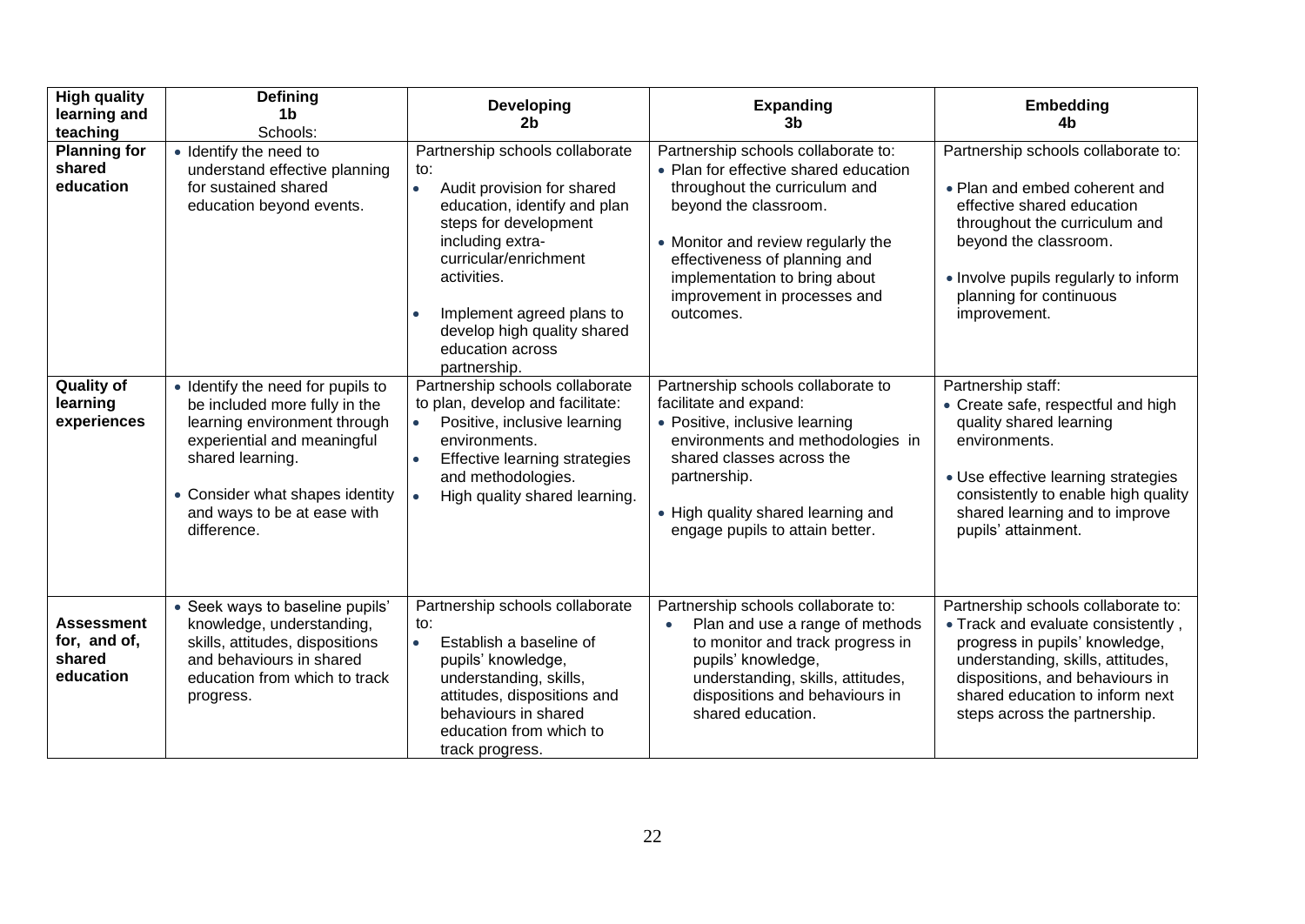| <b>Effective</b>                                                                                  | Defining 1c                                                                                                                                                                                                                                                                                                                                                                                         | Developing 2c                                                                                                                                                                                                                                                                                                                                                                                                           | <b>Expanding 3c</b>                                                                                                                                                                                                                                                                                                                                                                                       | <b>Embedding 4c</b>                                                                                                                                                                                                                                                                                                                                                                                                                                                                                                                           |
|---------------------------------------------------------------------------------------------------|-----------------------------------------------------------------------------------------------------------------------------------------------------------------------------------------------------------------------------------------------------------------------------------------------------------------------------------------------------------------------------------------------------|-------------------------------------------------------------------------------------------------------------------------------------------------------------------------------------------------------------------------------------------------------------------------------------------------------------------------------------------------------------------------------------------------------------------------|-----------------------------------------------------------------------------------------------------------------------------------------------------------------------------------------------------------------------------------------------------------------------------------------------------------------------------------------------------------------------------------------------------------|-----------------------------------------------------------------------------------------------------------------------------------------------------------------------------------------------------------------------------------------------------------------------------------------------------------------------------------------------------------------------------------------------------------------------------------------------------------------------------------------------------------------------------------------------|
| Leadership                                                                                        |                                                                                                                                                                                                                                                                                                                                                                                                     | Partnership schools:                                                                                                                                                                                                                                                                                                                                                                                                    | Partnership schools:                                                                                                                                                                                                                                                                                                                                                                                      | Partnership schools:                                                                                                                                                                                                                                                                                                                                                                                                                                                                                                                          |
| <b>Strategic</b><br>leadership for<br>shared education:<br><b>SLT</b><br><b>MLT</b><br>Governance | • SLT and MLT initiate work<br>to clarify an agreed<br>understanding of shared<br>education in partnership.<br>• Governors engage in<br>process to seek agreement<br>and/or clarity about the<br>aims and purposes of<br>shared education.<br>• Schools identify the need<br>for their ethos to reflect<br>more fully in reality at all<br>levels a respect for<br>diversity and mutual<br>respect. | Consult with governors, staff,<br>parents and pupils to:<br>Set a clear vision for shared<br>$\bullet$<br>education in the local context.<br>Agree benefits of shared<br>$\bullet$<br>education for pupils and wider<br>community.<br>Review their partnership ethos.<br>$\bullet$<br>Evaluate critically how best to<br>$\bullet$<br>develop aims of shared<br>education.                                              | (SLT, MLT, staff, governors,<br>parents and pupils ) collaborate<br>across the partnership to:<br>• Articulate clearly their vision for<br>shared education.<br>• Expand shared education<br>through governance, curriculum,<br>planning, learning and teaching<br>collaboratively across<br>partnership.<br>• Reflect the aims of shared<br>education through ethos,<br>pastoral policies and processes. | (SLT, MLT, staff, governors, parents<br>and pupils) collaborate across the<br>partnership to:<br>• Establish collaborative leadership<br>and management of shared<br>education.<br>• Develop collective ownership for<br>outcomes and quality provision.<br>• Embed shared education through<br>governance, curriculum, planning,<br>learning and teaching.<br>• Demonstrate respect for diversity<br>and promote mutually respectful<br>working relationships at all levels<br>through jointly-developed pastoral<br>policies and processes. |
| <b>Action to promote</b><br>improvement in<br>shared education                                    | • Shared education yet to<br>feature clearly in the<br>schools' development<br>plans.                                                                                                                                                                                                                                                                                                               | Conduct honest and frank<br>$\bullet$<br>evaluation of the extent and<br>quality of shared education to<br>inform development plans.                                                                                                                                                                                                                                                                                    | • Jointly evaluate and develop<br>sharply-focused action plans to<br>improve pupil outcomes.                                                                                                                                                                                                                                                                                                              | • Evaluate, refine and implement<br>actions to ensure improved<br>outcomes for pupils.                                                                                                                                                                                                                                                                                                                                                                                                                                                        |
| <b>Empowering and</b><br>supporting staff<br>in shared<br>education                               | · Whole- staff/ governors<br>training on shared<br>education required.                                                                                                                                                                                                                                                                                                                              | Identify effective practice in<br>$\bullet$<br>shared education.<br>Empower staff to identify their<br>$\bullet$<br>own needs for Continuing<br><b>Professional Development</b><br>$(CPD)$ .<br>Designate personnel to lead<br>$\bullet$<br>and manage shared education.<br>Collaborate, plan and deliver<br>$\bullet$<br>professional development to<br>develop staff confidence and<br>competence in shared learning. | • Enable staff to access CPD<br>regularly to identify and<br>disseminate effective practice in<br>shared education.<br>• Designate teams across the<br>partnership to lead and manage<br>shared education to promote<br>coherence across provision,<br>policy and practice.                                                                                                                               | • Embed ongoing CPD targeted to<br>address those areas of shared<br>education practice which prove<br>complex and challenging, including<br>embedding collaborative<br>leadership at all levels.<br>• Motivate and enable staff to<br>provide high quality shared<br>education.                                                                                                                                                                                                                                                               |
| Resources/<br><b>Accommodation</b>                                                                | • Resources and<br>accommodation are not<br>yet shared with another<br>school or wider<br>community.                                                                                                                                                                                                                                                                                                | Share resources and<br>$\bullet$<br>accommodation between<br>schools and wider community.                                                                                                                                                                                                                                                                                                                               | • Plan the allocation of resources<br>and accommodation between<br>schools and wider community to<br>provide shared learning and<br>value for money.                                                                                                                                                                                                                                                      | • Plan and use resources and<br>accommodation between schools<br>and wider community to improve<br>shared learning experiences, value<br>for money and outcomes for pupils.                                                                                                                                                                                                                                                                                                                                                                   |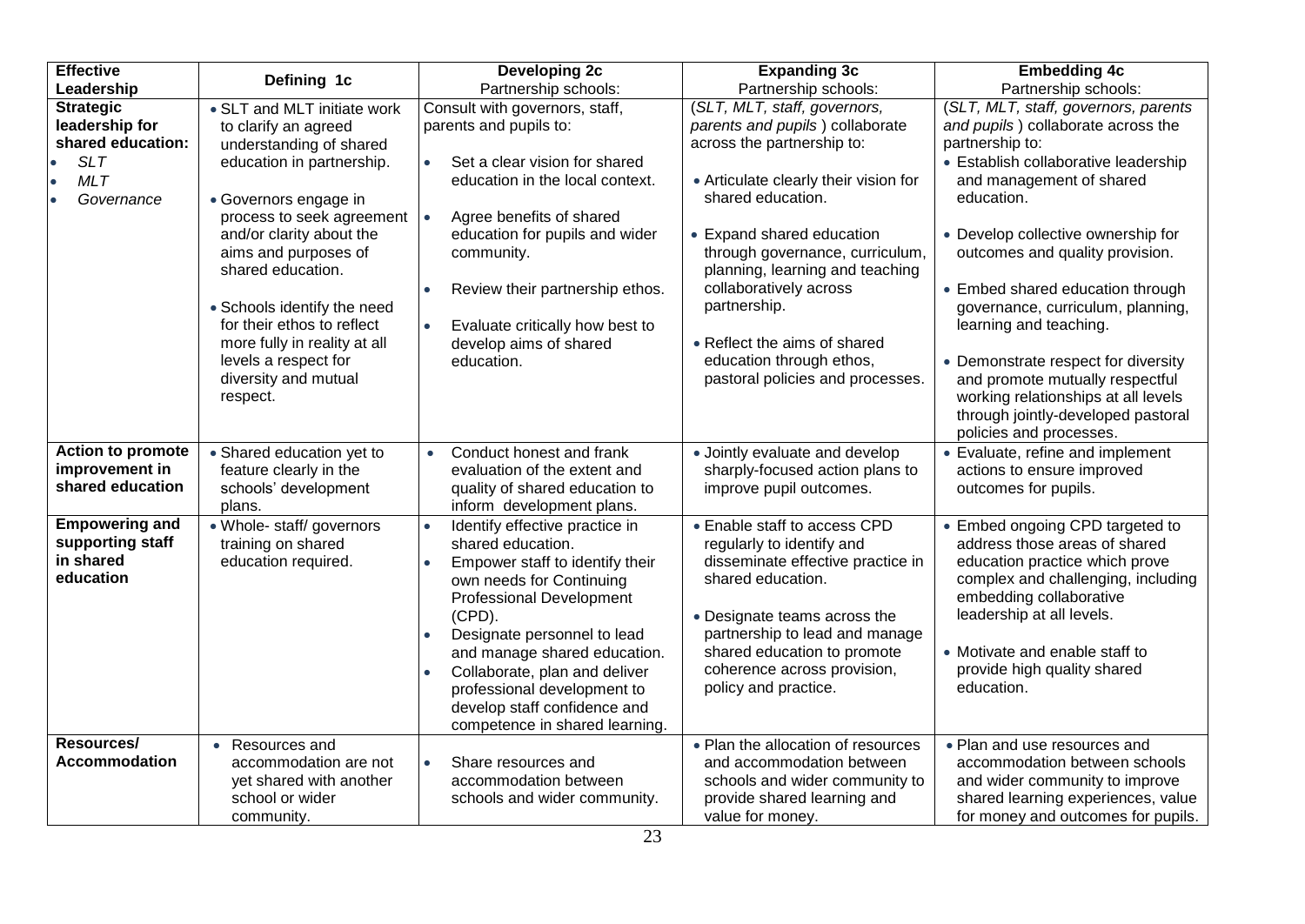| <b>Community</b>                      | Defining 1d                                                                                                                                        | Developing 2d                                                                                                                                           | <b>Expanding 3d</b>                                                                                                                                                   | <b>Embedding 4d</b>                                                                                                                  |
|---------------------------------------|----------------------------------------------------------------------------------------------------------------------------------------------------|---------------------------------------------------------------------------------------------------------------------------------------------------------|-----------------------------------------------------------------------------------------------------------------------------------------------------------------------|--------------------------------------------------------------------------------------------------------------------------------------|
| <b>Connections</b>                    | Schools identify the need to:                                                                                                                      | Partnerships schools:                                                                                                                                   | Partnerships schools:                                                                                                                                                 | Partnerships schools:                                                                                                                |
| Parents/<br><b>Carers</b>             | Enable parents/carers to<br>$\bullet$<br>understand the aims of<br>shared education within<br>context of NI curriculum<br>and between partnership. | Develop ways to engage<br>$\bullet$<br>parents/carers on the purpose,<br>benefits and expected<br>outcomes of shared education                          | Inform parents/carers regularly of<br>$\bullet$<br>emerging outcomes of shared<br>education between partnership and<br>their views are used to inform<br>improvement. | Engage parents/carers in the<br>$\bullet$<br>review of outcomes of shared<br>education to inform further<br>development.             |
| <b>External</b><br>partners           | Promote links between<br>$\bullet$<br>schools and external<br>partners beyond those<br>which are ad hoc.                                           | Audit the extent, depth and<br>quality of liaison with external<br>partners                                                                             | • Link and build on existing effective<br>shared education practice by<br>external partners.                                                                          | Monitor and evaluate<br>collaboration with external<br>partners to demonstrate<br>impact on pupils outcomes.                         |
|                                       |                                                                                                                                                    | Engage appropriately with<br>external partners to support<br>shared education practice and<br>to build staff capacity                                   | Evaluate existing practice delivered<br>by external partners to inform<br>future planning and focus on<br>building capacity of school staff to<br>deliver.            | Build strong internal staff<br>capacity to facilitate high<br>quality sessions with less<br>dependence on external<br>partners.      |
|                                       |                                                                                                                                                    |                                                                                                                                                         | Model the values and effective<br>practice of partnership working in<br>collaboration with external<br>partners.                                                      |                                                                                                                                      |
| Community<br>access and<br>engagement | Extend access by the local<br>$\bullet$<br>community to school<br>resources and activities to<br>develop shared education.                         | Develop opportunities for local<br>community access to both<br>schools' resources and<br>activities.                                                    | • Seek and use greater community<br>engagement effectively to promote<br>shared education.                                                                            | Ensure ongoing community<br>access to schools' resources<br>and activities to promote<br>shared education and<br>community cohesion. |
|                                       | Engage with diverse<br>$\bullet$<br>community voices on<br>shared education.                                                                       | Engage appropriately with<br>diverse community voices on<br>reaching an understanding of<br>the complexities of shared<br>education.                    | Use issues raised from diverse<br>$\bullet$<br>community voices to inform<br>collaborative planning.<br>Enable more pupils to share the                               | Respond proactively to issues<br>raised from diverse<br>community voices, including<br>skilful handling of                           |
|                                       | Consider ways for pupils to<br>$\bullet$<br>share their shared<br>education experiences<br>across the schools and the<br>local community.          | Provide opportunities for<br>pupils to share the outcomes<br>of their shared education<br>experiences across the<br>schools and the local<br>community. | range of outcomes of their shared<br>education experiences with local<br>community.                                                                                   | communication and media.<br>Share and celebrate regularly<br>the outcomes of shared<br>education with local<br>community.            |